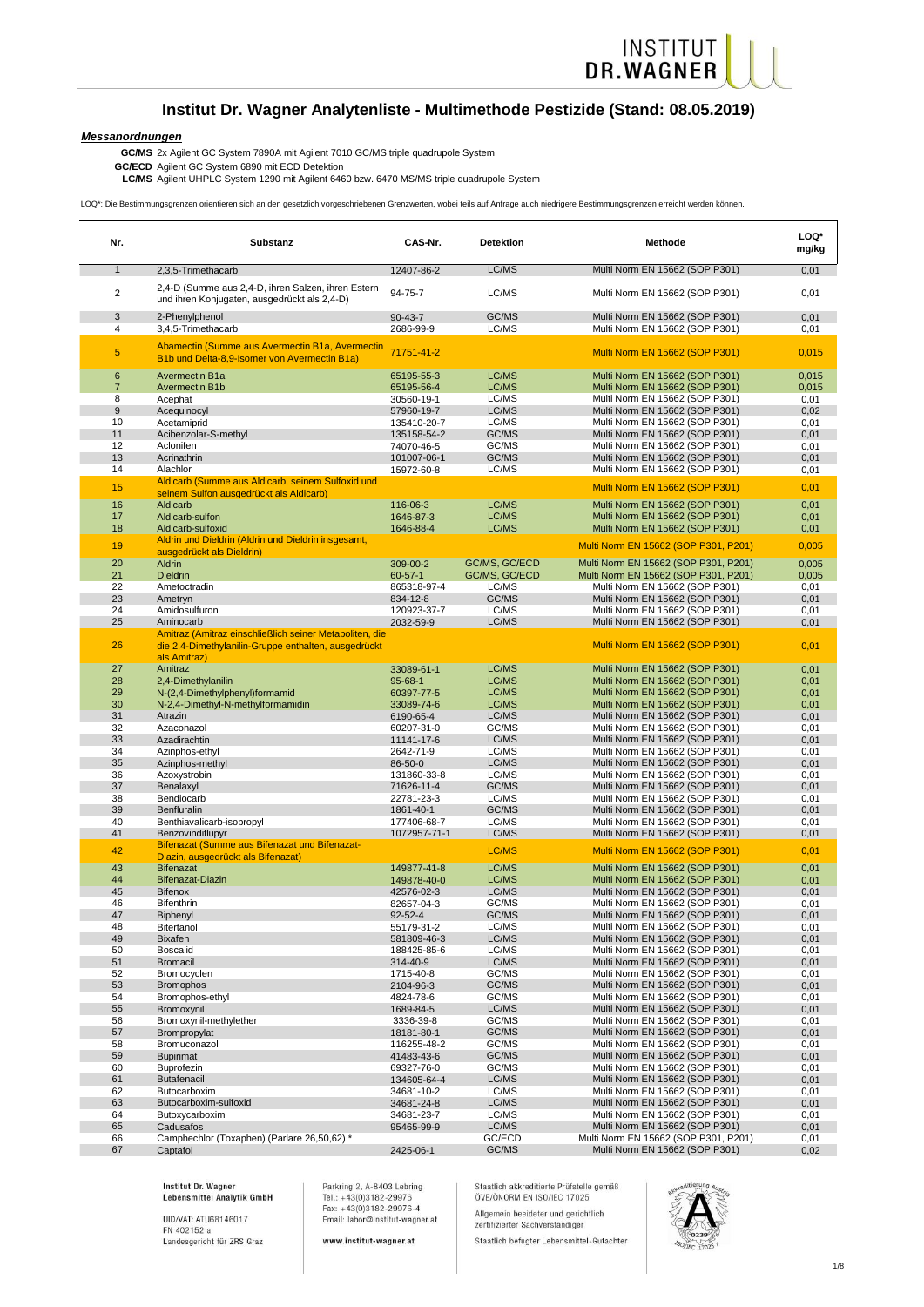| 68  | Carbaryl                                               | 63-25-2       | LC/MS         | Multi Norm EN 15662 (SOP P301)       | 0,01  |
|-----|--------------------------------------------------------|---------------|---------------|--------------------------------------|-------|
|     | Carbendazim und Benomyl (Summe aus Benomyl             |               |               |                                      |       |
| 69  |                                                        |               |               | Multi Norm EN 15662 (SOP P301)       | 0,01  |
|     | und Carbendazim, ausgedrückt als Carbendazim)          |               |               |                                      |       |
| 70  | Benomyl                                                | 17804-35-2    | LC/MS         | Multi Norm EN 15662 (SOP P301)       | 0,01  |
| 71  | Carbendazim                                            | 10605-21-7    | LC/MS         | Multi Norm EN 15662 (SOP P301)       | 0,01  |
| 72  | Carbetamid                                             | 16118-49-3    | LC/MS         | Multi Norm EN 15662 (SOP P301)       | 0,01  |
|     | Carbofuran (Summe aus Carbofuran (einschließlich       |               |               |                                      |       |
|     |                                                        |               |               |                                      |       |
| 73  | Carbofuran aus Carbosulfan, Benfuracarb oder           |               |               | Multi Norm EN 15662 (SOP P301)       | 0,01  |
|     | Furathiocarb) und 3-OH-Carbofuran, ausgedrückt als     |               |               |                                      |       |
|     | Carbofuran)                                            |               |               |                                      |       |
| 74  | 3-OH-Carbofuran                                        |               | LC/MS         | Multi Norm EN 15662 (SOP P301)       |       |
|     |                                                        | 16655-82-6    |               |                                      | 0,01  |
| 75  | <b>Benfuracarb</b>                                     | 82560-54-1    | LC/MS         | Multi Norm EN 15662 (SOP P301)       | 0,01  |
| 76  | Carbofuran                                             | 1563-66-2     | LC/MS         | Multi Norm EN 15662 (SOP P301)       | 0,01  |
| 77  | Carbosulfan                                            | 55285-14-8    | LC/MS         | Multi Norm EN 15662 (SOP P301)       | 0,01  |
| 78  |                                                        |               | LC/MS         | Multi Norm EN 15662 (SOP P301)       |       |
|     | Furathiocarb                                           | 65907-30-4    |               |                                      | 0,01  |
| 79  | Carbophenothion                                        | 786-19-6      | GC/MS         | Multi Norm EN 15662 (SOP P301)       | 0,01  |
| 80  | Carboxin                                               | 5234-68-4     | LC/MS         | Multi Norm EN 15662 (SOP P301)       | 0,01  |
| 81  | Carfentrazon-ethyl                                     | 128639-02-1   | LC/MS         | Multi Norm EN 15662 (SOP P301)       | 0,01  |
| 82  | Chinomethionat                                         | 02439-01-2    | GC/MS         | Multi Norm EN 15662 (SOP P301)       | 0,01  |
|     |                                                        |               |               |                                      |       |
| 83  | Chlorantraniliprol (DPX E-2Y45)                        | 500008-45-7   | LC/MS         | Multi Norm EN 15662 (SOP P301)       | 0,01  |
| 84  | Chlorbensid                                            | 103-17-3      | GC/MS         | Multi Norm EN 15662 (SOP P301)       | 0,01  |
| 85  | Chlorbenzilat                                          | 510-15-6      | GC/MS         | Multi Norm EN 15662 (SOP P301)       | 0,01  |
| 86  | Chlordan (Summe aus cis- und trans-Chlordan)           |               |               | Multi Norm EN 15662 (SOP P301, P201) | 0,005 |
| 87  | Chlordan, cis-                                         |               | GC/MS, GC/ECD | Multi Norm EN 15662 (SOP P301, P201) |       |
|     |                                                        | 5103-71-9     |               |                                      | 0,005 |
| 88  | Chlordan, trans-                                       | 5103-74-2     | GC/MS, GC/ECD | Multi Norm EN 15662 (SOP P301, P201) | 0,005 |
| 89  | Chlorfenapyr                                           | 122453-73-0   | GC/MS         | Multi Norm EN 15662 (SOP P301)       | 0,01  |
| 90  | Chlorfenprop-methyl                                    | 14437-17-3    | GC/MS         | Multi Norm EN 15662 (SOP P301)       | 0,01  |
| 91  | Chlorfenson                                            | $80 - 33 - 1$ | GC/MS         | Multi Norm EN 15662 (SOP P301)       | 0,01  |
|     |                                                        |               |               |                                      |       |
| 92  | Chlorfenvinphos                                        | 470-90-6      | GC/MS         | Multi Norm EN 15662 (SOP P301)       | 0,01  |
| 93  | Chlorfluazuron                                         | 71422-67-8    | LC/MS         | Multi Norm EN 15662 (SOP P301)       | 0,01  |
| 94  | Chloridazon                                            | 1698-60-8     | LC/MS         | Multi Norm EN 15662 (SOP P301)       | 0,01  |
| 95  | Chloroneb                                              | 2675-77-6     | GC/MS         | Multi Norm EN 15662 (SOP P301)       | 0,01  |
|     |                                                        |               |               |                                      |       |
| 96  | Chlorpropham                                           | 101-21-3      | GC/MS         | Multi Norm EN 15662 (SOP P301)       | 0,01  |
| 97  | Chlorpropylat                                          | 5836-10-2     | GC/MS         | Multi Norm EN 15662 (SOP P301)       | 0,01  |
| 98  | Chlorpyrifos                                           | 2921-88-2     | GC/MS, GC/ECD | Multi Norm EN 15662 (SOP P301, P201) | 0,005 |
| 99  | Chlorpyrifos-methyl                                    | 5598-13-0     | GC/MS, GC/ECD | Multi Norm EN 15662 (SOP P301, P201) | 0,005 |
|     |                                                        |               |               |                                      |       |
| 100 | Chlorthal-dimethyl                                     | 1897-45-6     | GC/MS         | Multi Norm EN 15662 (SOP P301)       | 0,01  |
| 101 | Chlorthalonil                                          | 1861-32-1     | GC/MS         | Multi Norm EN 15662 (SOP P301)       | 0,01  |
| 102 | Chlorthion                                             | 500-28-7      | GC/MS         | Multi Norm EN 15662 (SOP P301)       | 0,01  |
| 103 | Chlorthiophos                                          | 60238-56-4    | GC/MS         | Multi Norm EN 15662 (SOP P301)       | 0,01  |
|     |                                                        |               |               |                                      |       |
| 104 | Chlozolinat                                            | 84332-86-5    | GC/MS         | Multi Norm EN 15662 (SOP P301)       | 0,01  |
| 105 | Clethodim                                              | 99129-21-2    | LC/MS         | Multi Norm EN 15662 (SOP P301)       | 0,01  |
| 106 | Climbazol                                              | 38083-17-9    | LC/MS         | Multi Norm EN 15662 (SOP P301)       | 0,01  |
| 107 | Clodinafop-propargyl                                   | 105512-06-9   | LC/MS         | Multi Norm EN 15662 (SOP P301)       | 0,01  |
| 108 |                                                        |               | LC/MS         |                                      |       |
|     | Clofentezin                                            | 74115-24-5    |               | Multi Norm EN 15662 (SOP P301)       | 0,01  |
| 109 | Clomazon                                               | 81777-89-1    | LC/MS         | Multi Norm EN 15662 (SOP P301)       | 0,01  |
| 110 | Cloquintocet-mexyl                                     | 99607-70-2    | LC/MS         | Multi Norm EN 15662 (SOP P301)       | 0,01  |
| 111 | Clothianidin                                           | 210880-92-5   | LC/MS         | Multi Norm EN 15662 (SOP P301)       | 0,01  |
| 112 | Coumaphos                                              | 56-72-4       | LC/MS         | Multi Norm EN 15662 (SOP P301)       | 0,01  |
|     |                                                        |               |               |                                      |       |
| 113 | Crimidin                                               | 535-89-7      | LC/MS         | Multi Norm EN 15662 (SOP P301)       | 0,01  |
| 114 | Cyanazin                                               | 21725-46-2    | LC/MS         | Multi Norm EN 15662 (SOP P301)       | 0,01  |
| 115 | Cyanofenphos                                           | 13067-93-1    | GC/MS         | Multi Norm EN 15662 (SOP P301)       | 0,01  |
| 116 | Cyanophos                                              | 2636-26-2     | GC/MS         | Multi Norm EN 15662 (SOP P301)       | 0,01  |
|     |                                                        |               |               |                                      |       |
| 117 | Cyantraniliprol                                        | 736994-63-1   | LC/MS         | Multi Norm EN 15662 (SOP P301)       | 0,01  |
| 118 | Cyazofamid                                             | 120116-88-3   | LC/MS         | Multi Norm EN 15662 (SOP P301)       | 0,01  |
| 119 | Cycloate                                               | 1134-23-2     | LC/MS         | Multi Norm EN 15662 (SOP P301)       | 0,01  |
| 120 | Cycloxydim                                             | 101205-02-1   | LC/MS         | Multi Norm EN 15662 (SOP P301)       | 0,01  |
|     |                                                        |               |               | Multi Norm EN 15662 (SOP P301)       |       |
| 121 | Cyflufenamid                                           | 180409-60-3   | LC/MS         |                                      | 0,01  |
| 122 | Cyflumetofen                                           | 400882-07-7   | LC/MS         | Multi Norm EN 15662 (SOP P301)       | 0,01  |
|     |                                                        |               |               |                                      |       |
| 123 | Cyfluthrin (Cyfluthrin einschließlich anderer Gemische | 68359-37-5    | GC/MS         | Multi Norm EN 15662 (SOP P301)       | 0,01  |
|     | seiner Isomerbestandteile (Summe aller Isomeren))      |               |               |                                      |       |
|     |                                                        |               |               |                                      |       |
| 124 | Cyhexatin                                              | 13121-70-5    | LC/MS         | Multi Norm EN 15662 (SOP P301)       | 0,01  |
| 125 | Cymiazol                                               | 61676-87-7    | GC/MS         | Multi Norm EN 15662 (SOP P301)       | 0,01  |
| 126 | Cymoxanil                                              | 57966-95-7    | LC/MS         | Multi Norm EN 15662 (SOP P301)       | 0,01  |
|     | Cypermethrin (Cypermethrin einschließlich anderer      |               |               |                                      |       |
|     |                                                        | 52315-07-8    |               |                                      |       |
| 127 | Gemische seiner Isomerbestandteile (Summe der          |               | GC/MS, LC/MS  | Multi Norm EN 15662 (SOP P301)       | 0,01  |
|     | (someren)                                              |               |               |                                      |       |
| 128 | Cyproconazol                                           | 94361-06-5    | GC/MS, LC/MS  | Multi Norm EN 15662 (SOP P301)       | 0,01  |
| 129 | Cyprodinil                                             | 121552-61-2   | GC/MS, LC/MS  | Multi Norm EN 15662 (SOP P301)       | 0,01  |
| 130 | Cyprosulfamid                                          |               | LC/MS         | Multi Norm EN 15662 (SOP P301)       | 0,01  |
|     |                                                        | 221667-31-8   |               |                                      |       |
| 131 | Cyromazin                                              | 66215-27-8    | LC/MS         | Multi Norm EN 15662 (SOP P301)       | 0,01  |
| 132 | DDT (Summe aus p,p'-DDT, o,p'-DDT, p-p'-DDE und        |               |               | Multi Norm EN 15662 (SOP P301, P201) | 0,01  |
|     | p,p'-TDE (DDD), ausgedrückt als DDT)                   |               |               |                                      |       |
| 133 | $DDD, p, p'-$                                          | 72-54-8       | GC/MS, GC/ECD | Multi Norm EN 15662 (SOP P301, P201) | 0,01  |
|     |                                                        |               |               |                                      |       |
| 134 | DDE, p,p'-                                             | 72-55-9       | GC/MS, GC/ECD | Multi Norm EN 15662 (SOP P301, P201) | 0,01  |
| 135 | DDT, o,p'-                                             | 789-02-6      | GC/MS, GC/ECD | Multi Norm EN 15662 (SOP P301, P201) | 0,01  |
| 136 | DDT, p,p'-                                             | $50 - 29 - 3$ | GC/MS, GC/ECD | Multi Norm EN 15662 (SOP P301, P201) | 0,01  |
| 137 | DDD, o,p'-                                             | 53-19-0       | GC/MS, GC/ECD | Multi Norm EN 15662 (SOP P301, P201) | 0,01  |
|     |                                                        |               |               |                                      |       |
| 138 | DDE, o,p'-                                             | 3424-82-6     | GC/MS, GC/ECD | Multi Norm EN 15662 (SOP P301, P201) | 0,01  |
| 139 | Deltamethrin                                           | 52918-63-5    | GC/MS, LC/MS  | Multi Norm EN 15662 (SOP P301)       | 0,01  |
| 140 | Demeton-S-methyl                                       | 919-86-8      | LC/MS         | Multi Norm EN 15662 (SOP P301)       | 0,01  |
| 141 | Desmedipham                                            | 13684-56-5    | LC/MS         | Multi Norm EN 15662 (SOP P301)       | 0,01  |
|     |                                                        |               |               |                                      |       |
| 142 | Desmethyl-formamido-Pirimicarb                         | 59333-83-4    | LC/MS         | Multi Norm EN 15662 (SOP P301)       | 0,01  |
| 143 | Desmethyl-Pirimicarb                                   | 30614-22-3    | LC/MS         | Multi Norm EN 15662 (SOP P301)       | 0,01  |
| 144 | Desmetryn                                              | 1014-69-3     | LC/MS         | Multi Norm EN 15662 (SOP P301)       | 0,01  |
| 145 | Diafenthiuron                                          | 80060-09-9    | LC/MS         | Multi Norm EN 15662 (SOP P301)       | 0,01  |
|     |                                                        |               |               |                                      |       |
| 146 | <b>Dialifos</b>                                        | 10311-84-9    | GC/MS         | Multi Norm EN 15662 (SOP P301)       | 0,01  |
| 147 | Diazinon                                               | 333-41-5      | GC/MS, LC/MS  | Multi Norm EN 15662 (SOP P301)       | 0,01  |
| 148 | Dichlobenil                                            | 1194-65-6     | GC/MS         | Multi Norm EN 15662 (SOP P301)       | 0,01  |

Institut Dr. Wagner<br>Lebensmittel Analytik GmbH

UID/VAT: ATU68146017<br>FN 402152 a<br>Landesgericht für ZRS Graz

Parkring 2, A-8403 Lebring<br>Tel.: +43(0)3182-29976<br>Fax: +43(0)3182-29976-4<br>Email: labor@institut-wagner.at

www.institut-wagner.at

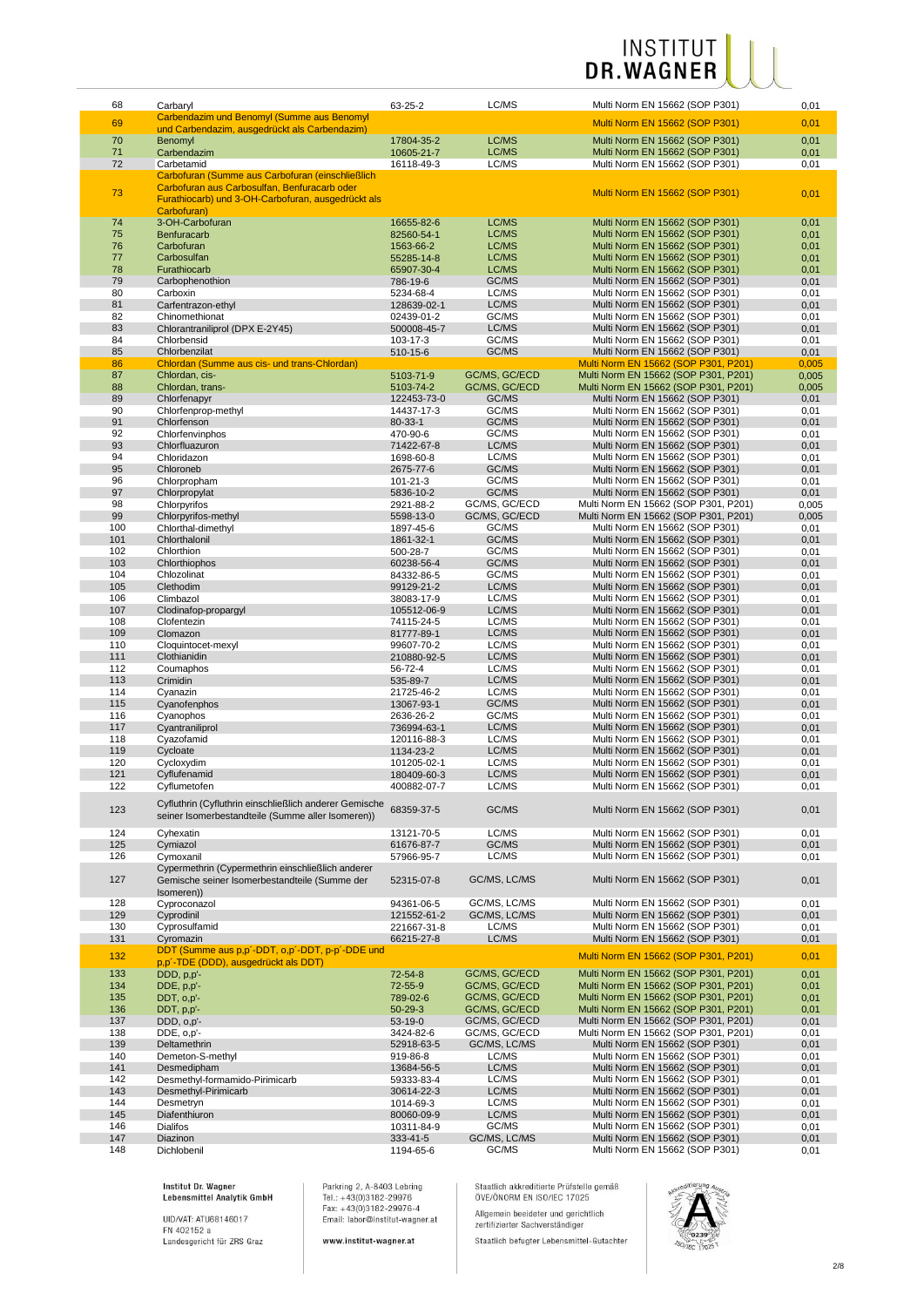| 149 | Dichlofenthion                                                                                  | $97-17-6$     | GC/MS         | Multi Norm EN 15662 (SOP P301)       | 0,01         |
|-----|-------------------------------------------------------------------------------------------------|---------------|---------------|--------------------------------------|--------------|
| 150 | Dichlofluanid                                                                                   | 1085-98-9     | GC/MS         | Multi Norm EN 15662 (SOP P301)       | 0,01         |
|     | Dichlorprop (Summe aus Dichlorprop (einschließlich                                              |               |               |                                      |              |
| 151 | Dichlorprop-P), seinen Salzen, Estern und                                                       | 15165-67-0    | LC/MS         | Multi Norm EN 15662 (SOP P301)       | 0,01         |
|     | Konjugaten, ausgedrückt als Dichlorprop                                                         |               |               |                                      |              |
| 152 | Dichlorvos                                                                                      | 62-73-7       | LC/MS         | Multi Norm EN 15662 (SOP P301)       | 0,01         |
| 153 | Diclobutrazol                                                                                   | 75736-33-3    | GC/MS         | Multi Norm EN 15662 (SOP P301)       | 0,01         |
| 154 | Dicloran                                                                                        | 99-30-9       | GC/MS         | Multi Norm EN 15662 (SOP P301)       | 0,01         |
| 155 | Dicofol                                                                                         | 115-32-2      | GC/MS         | Multi Norm EN 15662 (SOP P301)       | 0,01         |
|     |                                                                                                 |               | LC/MS         |                                      |              |
| 156 | Dicrotophos                                                                                     | 141-66-2      |               | Multi Norm EN 15662 (SOP P301)       | 0,01         |
| 157 | Diethofencarb                                                                                   | 87130-20-9    | LC/MS         | Multi Norm EN 15662 (SOP P301)       | 0,01         |
| 158 | Diethyltoluamid (DEET)                                                                          | 134-62-3      | LC/MS         | Multi Norm EN 15662 (SOP P301)       | 0,01         |
| 159 | Difenacoum                                                                                      | 56073-07-5    | LC/MS         | Multi Norm EN 15662 (SOP P301)       | 0,01         |
| 160 | Difenoconazol                                                                                   | 119446-68-3   | LC/MS         | Multi Norm EN 15662 (SOP P301)       | 0,005        |
| 161 | Diflubenzuron                                                                                   | 35367-38-5    | LC/MS         | Multi Norm EN 15662 (SOP P301)       | 0,01         |
| 162 | Diflufenican                                                                                    | 83164-33-4    | GC/MS         | Multi Norm EN 15662 (SOP P301)       | 0,01         |
| 163 | Dimefuron                                                                                       | 34205-21-5    | LC/MS         | Multi Norm EN 15662 (SOP P301)       | 0,01         |
| 164 | Dimethachlor                                                                                    | 50563-36-5    | GC/MS         | Multi Norm EN 15662 (SOP P301)       | 0,01         |
|     | Dimethenamid einschließlich anderer Gemische                                                    |               |               |                                      |              |
| 165 | seiner Isomerbestandteile einschließlich                                                        | 87674-68-8    | LC/MS         | Multi Norm EN 15662 (SOP P301)       | 0,01         |
|     |                                                                                                 |               |               |                                      |              |
|     | Dimethenamid-p (Summe aller Isomeren)                                                           |               |               |                                      |              |
| 166 | Dimethoat (Summe aus Dimethoat und Omethoat,                                                    |               |               | Multi Norm EN 15662 (SOP P301)       | 0,01         |
|     | ausgedrückt als Dimethoat)                                                                      |               |               |                                      |              |
| 167 | Dimethoat                                                                                       | $60 - 51 - 5$ | LC/MS         | Multi Norm EN 15662 (SOP P301)       | 0,01         |
| 168 | Omethoat                                                                                        | 1113-02-6     | LC/MS         | Multi Norm EN 15662 (SOP P301)       | 0,01         |
| 169 | Dimethomorph (Summe der Isomere)                                                                | 110488-70-5   | LC/MS         | Multi Norm EN 15662 (SOP P301)       | 0,01         |
| 170 | Dimoxystrobin                                                                                   | 149961-52-4   | GC/MS         | Multi Norm EN 15662 (SOP P301)       | 0,01         |
| 171 | Diniconazol                                                                                     | 83657-24-3    | LC/MS         | Multi Norm EN 15662 (SOP P301)       | 0,01         |
| 172 | Dinotefuran                                                                                     | 165252-70-0   | LC/MS         | Multi Norm EN 15662 (SOP P301)       | 0,01         |
| 173 | Dioxacarb                                                                                       | 6988-21-2     | LC/MS         | Multi Norm EN 15662 (SOP P301)       | 0,01         |
| 174 | Diphenamid                                                                                      | 957-51-7      | LC/MS         | Multi Norm EN 15662 (SOP P301)       | 0,01         |
|     |                                                                                                 |               |               |                                      |              |
| 175 | Diphenylamin                                                                                    | 122-39-4      | GC/MS         | Multi Norm EN 15662 (SOP P301)       | 0,01         |
| 176 | Dipropetryn                                                                                     | 4147-51-7     | GC/MS         | Multi Norm EN 15662 (SOP P301)       | 0,01         |
|     | Disulfoton (Summe aus Disulfoton, Disulfoton-                                                   |               |               |                                      |              |
| 177 | Sulfoxid und Disulfoton-Sulfon, ausgedrückt als                                                 |               |               | Multi Norm EN 15662 (SOP P301)       | 0,01         |
|     | Disulfoton)                                                                                     |               |               |                                      |              |
| 178 | <b>Disulfoton</b>                                                                               | 298-04-4      | LC/MS         | Multi Norm EN 15662 (SOP P301)       | 0,01         |
| 179 | Disulfoton-Sulfon                                                                               | 2497-06-5     | LC/MS         | Multi Norm EN 15662 (SOP P301)       | 0,01         |
| 180 | Disulfoton-Sulfoxid                                                                             | 2497-07-6     | LC/MS         | Multi Norm EN 15662 (SOP P301)       | 0,01         |
| 181 | <b>Ditalimfos</b>                                                                               |               | GC/MS         | Multi Norm EN 15662 (SOP P301)       |              |
|     |                                                                                                 | 5131-24-8     |               |                                      | 0,01         |
| 182 | Dithianon                                                                                       | 3347-22-6     | LC/MS         | Multi Norm EN 15662 (SOP P301)       | 0,01         |
| 183 | Diuron                                                                                          | 330-54-1      | LC/MS         | Multi Norm EN 15662 (SOP P301)       | 0,01         |
| 184 | DNOC (2-Methyl-4,6-dinitrophenol)                                                               | 534-52-1      | LC/MS         | Multi Norm EN 15662 (SOP P301)       | 0,01         |
| 185 | Dodemorph                                                                                       | 1593-77-7     | GC/MS         | Multi Norm EN 15662 (SOP P301)       | 0,01         |
| 186 | Dodin                                                                                           | 2439-10-3     | LC/MS         | Multi Norm EN 15662 (SOP P301)       | 0,01         |
|     |                                                                                                 |               |               |                                      |              |
|     |                                                                                                 |               |               |                                      |              |
| 187 | Emamectinbenzoat B1a, ausgedrückt als Emamectin                                                 | 155569-91-8   | LC/MS         | Multi Norm EN 15662 (SOP P301)       | 0,01         |
|     |                                                                                                 |               |               |                                      |              |
| 188 | Endosulfan (Summe aus Alpha- und Beta-Isomeren                                                  |               |               | Multi Norm EN 15662 (SOP P301)       | 0,01         |
|     | und Endosulfansulfat, ausgedrückt als Endosulfan)                                               |               |               |                                      |              |
| 189 | Endosulfan, alpha-                                                                              | 959-98-8      | GC/MS, GC/ECD | Multi Norm EN 15662 (SOP P301, P201) | 0,005        |
| 190 | Endosulfan, beta-                                                                               | 33213-65-9    | GC/MS         | Multi Norm EN 15662 (SOP P301)       |              |
|     | Endosulfansulfat                                                                                |               |               |                                      | 0,01         |
| 191 |                                                                                                 | 1031-07-8     | GC/MS         | Multi Norm EN 15662 (SOP P301)       | 0,01         |
| 192 | Endrin                                                                                          | 72-20-8       | GC/MS, GC/ECD | Multi Norm EN 15662 (SOP P301, P201) | 0,005        |
| 193 | <b>EPN</b>                                                                                      | 2104-64-5     | GC/MS         | Multi Norm EN 15662 (SOP P301)       | 0,01         |
| 194 | Epoxiconazol                                                                                    | 133855-98-8   | GC/MS         | Multi Norm EN 15662 (SOP P301)       | 0,005        |
| 195 | Etaconazol                                                                                      | 60207-93-4    | GC/MS         | Multi Norm EN 15662 (SOP P301)       | 0,01         |
| 196 | Ethiofencarb                                                                                    | 29973-13-5    | LC/MS         | Multi Norm EN 15662 (SOP P301)       | 0,01         |
| 197 | Ethiofencarb-sulfon                                                                             | 53380-23-7    | LC/MS         | Multi Norm EN 15662 (SOP P301)       | 0,01         |
| 198 | Ethiofencarb-sulfoxid                                                                           | 53380-22-6    | LC/MS         | Multi Norm EN 15662 (SOP P301)       | 0,01         |
| 199 | Ethion                                                                                          | 563-12-2      | LC/MS         | Multi Norm EN 15662 (SOP P301)       | 0,01         |
| 200 | Ethirimol                                                                                       | 23947-60-6    | LC/MS         | Multi Norm EN 15662 (SOP P301)       | 0,01         |
| 201 | Ethofumesat                                                                                     | 26225-79-6    | GC/MS         | Multi Norm EN 15662 (SOP P301)       | 0,01         |
| 202 | Ethoprophos                                                                                     | 13194-48-4    | LC/MS         | Multi Norm EN 15662 (SOP P301)       | 0,01         |
| 203 | Ethoxyquin                                                                                      | $91 - 53 - 2$ | LC/MS         | Multi Norm EN 15662 (SOP P301)       | 0,01         |
|     |                                                                                                 |               |               |                                      |              |
| 204 | Ethoxyquin-Dimer                                                                                |               | LC/MS         | Multi Norm EN 15662 (SOP P301)       | 0,01         |
| 205 | Ethyldipropylthiocarbamat (EPTC)                                                                | 759-94-4      | LC/MS         | Multi Norm EN 15662 (SOP P301)       | 0,01         |
| 206 | Etofenprox                                                                                      | 80844-07-1    | LC/MS         | Multi Norm EN 15662 (SOP P301)       | 0,01         |
| 207 | Etoxazol                                                                                        | 153233-91-1   | LC/MS         | Multi Norm EN 15662 (SOP P301)       | 0,01         |
| 208 | Etridiazol                                                                                      | 2593-15-9     | GC/MS         | Multi Norm EN 15662 (SOP P301)       | 0,01         |
| 209 | Etrimfos                                                                                        | 38260-54-7    | GC/MS         | Multi Norm EN 15662 (SOP P301)       | 0,01         |
| 210 | Famoxadon                                                                                       | 131807-57-3   | LC/MS         | Multi Norm EN 15662 (SOP P301)       | 0,01         |
| 211 | Famphur                                                                                         | 52-85-7       | LC/MS         | Multi Norm EN 15662 (SOP P301)       | 0,01         |
| 212 | Fenamidon                                                                                       | 161326-34-7   | LC/MS         | Multi Norm EN 15662 (SOP P301)       | 0,01         |
|     |                                                                                                 |               |               |                                      |              |
| 213 | Fenamiphos (Summe aus Fenamiphos und seinem<br>Sulfoxid und Sulfon, ausgedrückt als Fenamiphos) |               |               | Multi Norm EN 15662 (SOP P301)       | 0,01         |
|     |                                                                                                 |               |               |                                      |              |
| 214 | Fenamiphos                                                                                      | 22224-92-6    | LC/MS         | Multi Norm EN 15662 (SOP P301)       | 0,01         |
| 215 | Fenamiphos-sulfon                                                                               | 31972-44-8    | LC/MS         | Multi Norm EN 15662 (SOP P301)       | 0,01         |
| 216 | Fenamiphos-sulfoxid                                                                             | 31972-43-7    | LC/MS         | Multi Norm EN 15662 (SOP P301)       | 0,01         |
| 217 | Fenarimol                                                                                       | 60168-88-9    | GC/MS         | Multi Norm EN 15662 (SOP P301)       | 0,01         |
| 218 | Fenazaquin                                                                                      | 120928-09-8   | LC/MS         | Multi Norm EN 15662 (SOP P301)       | 0,01         |
| 219 | Fenbuconazol                                                                                    | 114369-43-6   | LC/MS         | Multi Norm EN 15662 (SOP P301)       | 0,01         |
| 220 | Fenbutatinoxid                                                                                  | 13356-08-6    | LC/MS         | Multi Norm EN 15662 (SOP P301)       | 0,01         |
| 221 | Fenchlorphos                                                                                    | 299-84-3      | GC/MS         | Multi Norm EN 15662 (SOP P301)       | 0,01         |
| 222 | Fenfluthrin                                                                                     | 75867-00-4    | GC/MS         | Multi Norm EN 15662 (SOP P301)       | 0,01         |
| 223 | Fenhexamid                                                                                      | 126833-17-8   | LC/MS         | Multi Norm EN 15662 (SOP P301)       | 0,01         |
| 224 | Fenitrothion                                                                                    | 122-14-5      | GC/MS         | Multi Norm EN 15662 (SOP P301)       | 0,01         |
| 225 | Fenobucarb                                                                                      | 3766-81-2     | LC/MS         | Multi Norm EN 15662 (SOP P301)       |              |
| 226 | Fenoxycarb                                                                                      | 72490-01-8    | LC/MS         | Multi Norm EN 15662 (SOP P301)       | 0,01<br>0,01 |

Institut Dr. Wagner<br>Lebensmittel Analytik GmbH

UID/VAT: ATU68146017<br>FN 402152 a<br>Landesgericht für ZRS Graz

Parkring 2, A-8403 Lebring<br>Tel.: +43(0)3182-29976<br>Fax: +43(0)3182-29976-4<br>Email: labor@institut-wagner.at

www.institut-wagner.at

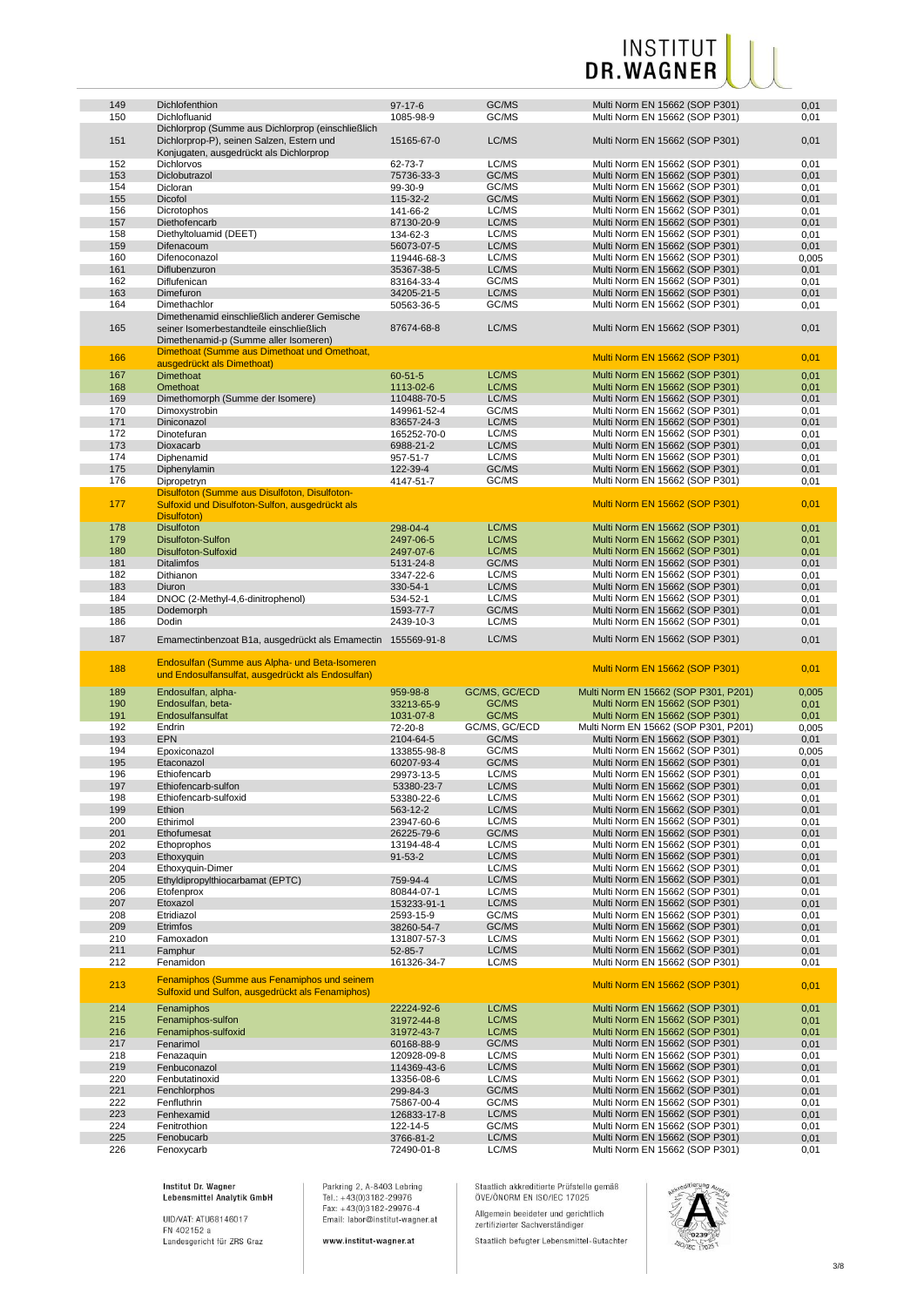| 227 | Fenpiclonil                                         | 74738-17-3  | LC/MS         | Multi Norm EN 15662 (SOP P301)       | 0,01  |
|-----|-----------------------------------------------------|-------------|---------------|--------------------------------------|-------|
| 228 | Fenpropathrin                                       | 64257-84-7  | LC/MS         | Multi Norm EN 15662 (SOP P301)       | 0,01  |
| 229 | Fenpropidin                                         | 67306-00-7  | LC/MS         | Multi Norm EN 15662 (SOP P301)       | 0,01  |
| 230 |                                                     | 67564-91-4  | GC/MS         | Multi Norm EN 15662 (SOP P301)       |       |
|     | Fenpropimorph                                       |             |               |                                      | 0,01  |
| 231 | Fenpyrazamin                                        | 473798-59-3 | LC/MS         | Multi Norm EN 15662 (SOP P301)       | 0,01  |
| 232 | Fenpyroximat                                        | 134098-61-6 | LC/MS         | Multi Norm EN 15662 (SOP P301)       | 0,01  |
| 233 | Fenson                                              | 80-38-6     | GC/MS         | Multi Norm EN 15662 (SOP P301)       | 0,01  |
| 234 | Fensulfothion                                       | 115-90-2    | GC/MS         | Multi Norm EN 15662 (SOP P301)       | 0,01  |
| 235 | Fensulfothion-sulfon                                | 14255-72-2  | LC/MS         | Multi Norm EN 15662 (SOP P301)       | 0,01  |
|     | Fenthion (Fenthion und sein Sauerstoffanalogon      |             |               |                                      |       |
| 236 | sowie ihre Sulfoxide und Sulfone, ausgedrückt als   |             |               | Multi Norm EN 15662 (SOP P301)       | 0,01  |
|     | Fenthion)                                           |             |               |                                      |       |
| 237 | Fenthion                                            | 55-38-9     | LC/MS         | Multi Norm EN 15662 (SOP P301)       | 0,01  |
|     |                                                     | 6552-12-1   |               | Multi Norm EN 15662 (SOP P301)       |       |
| 238 | Fenthion-oxon                                       |             | LC/MS         |                                      | 0,01  |
| 239 | Fenthion-oxon-sulfone                               | 14086-35-2  | LC/MS         | Multi Norm EN 15662 (SOP P301)       | 0,01  |
| 240 | Fenthion-oxon-sulfoxide                             | 14086-35-2  | LC/MS         | Multi Norm EN 15662 (SOP P301)       | 0,01  |
| 241 | Fenthion-sulfon                                     | 3761-42-0   | LC/MS         | Multi Norm EN 15662 (SOP P301)       | 0,01  |
| 242 | Fenthion-sulfoxid                                   | 3761-41-9   | LC/MS         | Multi Norm EN 15662 (SOP P301)       | 0,01  |
| 243 | Fentin (Fentin einschließlich seiner Salze,         | 668-34-8    | LC/MS         | Multi Norm EN 15662 (SOP P301)       | 0,01  |
|     | ausgedrückt als Triphenylzinn-Kation)               |             |               |                                      |       |
|     |                                                     |             |               |                                      |       |
| 244 | Fenvalerat (jedes Verhältnis der Isomerbestandteile | 51630-58-1  | GC/MS         | Multi Norm EN 15662 (SOP P301)       | 0,01  |
|     | (RR, SS, RS & SR) einschließlich Esfenvalerat)      |             |               |                                      |       |
|     | Fipronil (Summe aus Fipronil und seinem             |             |               |                                      |       |
|     |                                                     |             |               |                                      |       |
| 245 | Sulfonmetaboliten (MB46136), ausgedrückt als        |             |               | Multi Norm EN 15662 (SOP P301)       | 0,005 |
|     | Fipronil)                                           |             |               |                                      |       |
| 246 | Fipronil                                            | 120068-37-3 | LC/MS         | Multi Norm EN 15662 (SOP P301)       | 0,005 |
| 247 | Fipronil-sulfon                                     | 120068-36-2 | LC/MS         | Multi Norm EN 15662 (SOP P301)       | 0,005 |
| 248 | Flonicamid: Summe von Flonicamid, TFNA und          |             |               | Multi Norm EN 15662 (SOP P301)       |       |
|     | TFNG, ausgedrückt als Flonicamid                    |             |               |                                      | 0,01  |
| 249 | Flonicamid                                          | 158062-67-0 | LC/MS         | Multi Norm EN 15662 (SOP P301)       | 0,01  |
| 250 | <b>TFNA</b>                                         | 158063-66-2 | LC/MS         | Multi Norm EN 15662 (SOP P301)       | 0,01  |
| 251 | <b>TFNG</b>                                         | 207502-65-6 | LC/MS         | Multi Norm EN 15662 (SOP P301)       | 0,01  |
| 252 | Florasulam                                          | 145701-23-1 | LC/MS         | Multi Norm EN 15662 (SOP P301)       | 0,01  |
|     |                                                     |             |               |                                      |       |
|     | Fluazifop-P (Summe aller Isomerbestandteile von     |             |               |                                      |       |
| 253 | Fluazifop, seinen Estern und seinen Konjugaten,     |             |               | Multi Norm EN 15662 (SOP P301)       | 0,01  |
|     | ausgedrückt als Fluazifop)                          |             |               |                                      |       |
| 254 | Fluazifop                                           | 83066-88-0  | LC/MS         | Multi Norm EN 15662 (SOP P301)       | 0,01  |
| 255 | Fluazifop-methyl                                    | 69335-90-6  | LC/MS         | Multi Norm EN 15662 (SOP P301)       | 0,01  |
| 256 | Fluazifop-P-butyl                                   | 79241-46-6  | LC/MS         | Multi Norm EN 15662 (SOP P301)       | 0,01  |
| 257 | Fluazinam                                           | 79622-59-6  | LC/MS         | Multi Norm EN 15662 (SOP P301)       | 0,01  |
| 258 | Flubendiamid                                        | 272451-65-7 | LC/MS         | Multi Norm EN 15662 (SOP P301)       | 0,01  |
| 259 | Flubenzimin                                         | 37893-02-0  | LC/MS         | Multi Norm EN 15662 (SOP P301)       | 0,01  |
| 260 | Fluchloralin                                        | 33245-39-5  | GC/MS         | Multi Norm EN 15662 (SOP P301)       | 0,01  |
| 261 | Flucythrinat                                        | 70124-77-5  | GC/MS         | Multi Norm EN 15662 (SOP P301)       | 0,01  |
| 262 | Fludioxonil                                         |             | LC/MS         | Multi Norm EN 15662 (SOP P301)       |       |
|     |                                                     | 131341-86-1 |               |                                      | 0,01  |
| 263 | Flufenacet                                          | 142459-58-3 | LC/MS         | Multi Norm EN 15662 (SOP P301)       | 0,01  |
| 264 | Flufenoxuron                                        | 101463-69-8 | LC/MS         | Multi Norm EN 15662 (SOP P301)       | 0,01  |
| 265 | Flumioxazin                                         | 103361-09-7 | LC/MS         | Multi Norm EN 15662 (SOP P301)       | 0,01  |
| 266 | Fluopicolid                                         | 239110-15-7 | LC/MS         | Multi Norm EN 15662 (SOP P301)       | 0,01  |
| 267 | Fluopyram                                           | 658066-35-4 | LC/MS         | Multi Norm EN 15662 (SOP P301)       | 0,01  |
| 268 | Fluotrimazol                                        | 31251-03-3  | GC/MS         | Multi Norm EN 15662 (SOP P301)       | 0,01  |
|     | Fluoxastrobin (Summe aus Fluoxastrobin und seinem   |             |               |                                      |       |
| 269 | Z-Isomer)                                           | 361377-29-9 | LC/MS         | Multi Norm EN 15662 (SOP P301)       | 0,01  |
| 270 | Flupyradifuron                                      | 951659-40-8 | LC/MS         | Multi Norm EN 15662 (SOP P301)       | 0,01  |
| 271 | Fluquinconazol                                      | 136426-54-5 | GC/MS         | Multi Norm EN 15662 (SOP P301)       | 0,01  |
| 272 | Flurprimidol                                        | 56425-91-3  | LC/MS         | Multi Norm EN 15662 (SOP P301)       | 0,01  |
| 273 |                                                     |             | GC/MS         | Multi Norm EN 15662 (SOP P301)       |       |
|     | Flusilazol                                          | 85509-19-9  |               |                                      | 0,01  |
| 274 | Fluthiacet-methyl                                   | 117337-19-6 | LC/MS         | Multi Norm EN 15662 (SOP P301)       | 0,01  |
| 275 | Flutolanil                                          | 663332-96-5 | GC/MS         | Multi Norm EN 15662 (SOP P301)       | 0,01  |
| 276 | Flutriafol                                          | 76674-21-0  | LC/MS         | Multi Norm EN 15662 (SOP P301)       | 0,01  |
| 277 | Fluxapyroxad                                        | 907204-31-3 | LC/MS         | Multi Norm EN 15662 (SOP P301)       | 0,01  |
| 278 | Fonofos                                             | 944-22-9    | GC/MS         | Multi Norm EN 15662 (SOP P301)       | 0,01  |
| 279 | Forchlorfenuron                                     | 173159-57-4 | LC/MS         | Multi Norm EN 15662 (SOP P301)       | 0,01  |
|     | Formetanat (Summe aus Formetanat und seinen         |             |               |                                      |       |
| 280 | Salzen, ausgedrückt als Formetanat-Hydrochlorid)    | 22259-30-9  | LC/MS         | Multi Norm EN 15662 (SOP P301)       | 0,01  |
| 281 | Formothion                                          | 2540-82-1   | LC/MS         | Multi Norm EN 15662 (SOP P301)       | 0,01  |
| 282 | Fosthiazat                                          | 98886-44-3  | LC/MS         | Multi Norm EN 15662 (SOP P301)       | 0,01  |
|     |                                                     |             |               |                                      |       |
| 283 | Fuberidazol                                         | 3878-19-1   | LC/MS         | Multi Norm EN 15662 (SOP P301)       | 0,01  |
| 284 | Furalaxvl                                           | 57646-30-7  | GC/MS         | Multi Norm EN 15662 (SOP P301)       | 0,01  |
| 285 | Halfenprox                                          | 111872-58-3 | LC/MS         | Multi Norm EN 15662 (SOP P301)       | 0,01  |
| 286 | Halosulfuron-methyl                                 | 100784-20-1 | LC/MS         | Multi Norm EN 15662 (SOP P301)       | 0,01  |
|     | Haloxyfop (Summe aus Haloxyfop, seinen Estern,      |             |               |                                      |       |
|     |                                                     |             |               |                                      |       |
| 287 | Salzen und Konjugaten, ausgedrückt als Haloxyfop    |             |               | Multi Norm EN 15662 (SOP P301)       | 0,01  |
|     | (Summe der R- und S-Isomere in jedem Verhältnis)    |             |               |                                      |       |
| 288 | Haloxyfop                                           | 69806-34-4  | LC/MS         | Multi Norm EN 15662 (SOP P301)       | 0,01  |
| 289 | Haloxyfop-Methylester                               | 72619-32-0  | LC/MS         | Multi Norm EN 15662 (SOP P301)       | 0,01  |
| 290 | Haloxyfop-2-ethoxyethyl                             | 87237-48-7  | LC/MS         | Multi Norm EN 15662 (SOP P301)       | 0,01  |
|     | Heptachlor (Summe aus Heptachlor und                |             |               |                                      |       |
| 291 |                                                     |             |               | Multi Norm EN 15662 (SOP P301, P201) | 0,005 |
|     | Heptachlorepoxid, ausgedrückt als Heptachlor)       |             |               |                                      |       |
| 292 | Heptachlor                                          | 76-44-8     | GC/MS, GC/ECD | Multi Norm EN 15662 (SOP P301, P201) | 0,005 |
| 293 | Heptachlor-endo-epoxid                              | 1024-57-3   | GC/MS, GC/ECD | Multi Norm EN 15662 (SOP P301, P201) | 0,005 |
| 294 | Heptachlor-exo-epoxid                               | 28044-83-9  | GC/MS, GC/ECD | Multi Norm EN 15662 (SOP P301, P201) | 0,005 |
| 295 | Heptenophos                                         | 23560-59-0  | GC/MS         | Multi Norm EN 15662 (SOP P301)       | 0,01  |
| 296 | Hexachlorbenzol (HCB)                               | 118-74-1    | GC/MS, GC/ECD | Multi Norm EN 15662 (SOP P301, P201) | 0,005 |
|     | Hexachlorcyclohexan (HCH), Summe der Isomeren       |             |               |                                      |       |
| 297 | außer dem Gamma-Isomer                              |             |               | Multi Norm EN 15662 (SOP P301, P201) | 0,01  |
| 298 | Hexachlorcyclohexan (HCH), Alpha-Isomer             | 319-84-6    | GC/MS, GC/ECD | Multi Norm EN 15662 (SOP P301, P201) | 0,01  |
| 299 | Hexachlorcyclohexan (HCH), Beta-Isomer              | 319-85-7    | GC/MS, GC/ECD | Multi Norm EN 15662 (SOP P301, P201) |       |
|     |                                                     |             |               |                                      | 0,01  |

Institut Dr. Wagner<br>Lebensmittel Analytik GmbH

UID/VAT: ATU68146017<br>FN 402152 a<br>Landesgericht für ZRS Graz

Parkring 2, A-8403 Lebring<br>Tel.: +43(0)3182-29976<br>Fax: +43(0)3182-29976-4<br>Email: labor@institut-wagner.at

www.institut-wagner.at

Staatlich akkreditierte Prüfstelle gemäß<br>ÖVE/ÖNORM EN ISO/IEC 17025 Allgemein beeideter und gerichtlich<br>zertifizierter Sachverständiger

Staatlich befugter Lebensmittel-Gutachter

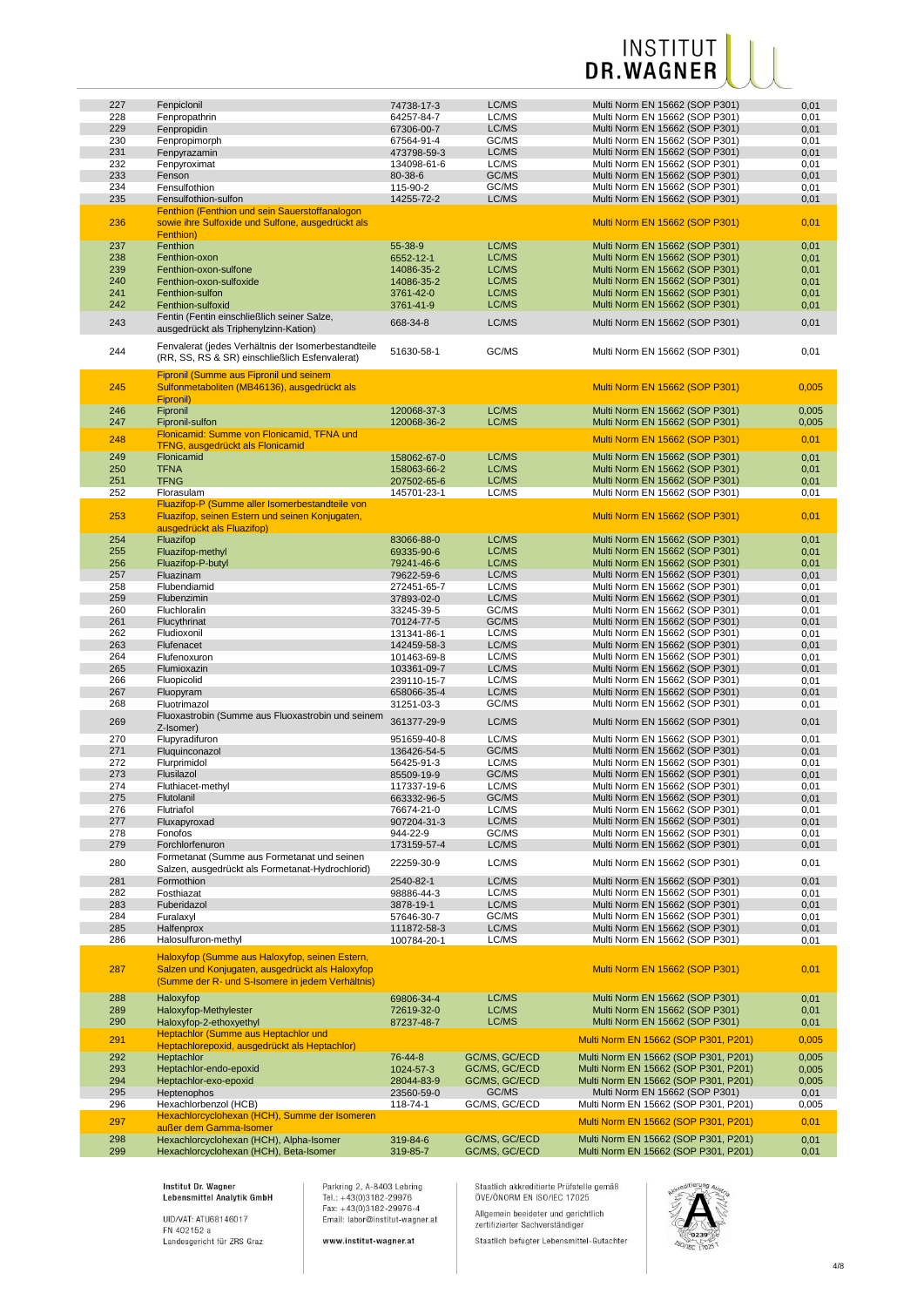| 300 | Hexachlorcyclohexan (HCH), Delta-Isomer             | 319-86-8     | GC/MS, GC/ECD | Multi Norm EN 15662 (SOP P301, P201) | 0,01  |
|-----|-----------------------------------------------------|--------------|---------------|--------------------------------------|-------|
| 301 | Hexaconazol                                         | 79983-71-4   | LC/MS         | Multi Norm EN 15662 (SOP P301)       | 0,01  |
| 302 | Hexaflumuron                                        | 86479-06-3   | LC/MS         | Multi Norm EN 15662 (SOP P301)       | 0,01  |
| 303 | Hexazinon                                           | 51235-04-2   | LC/MS         | Multi Norm EN 15662 (SOP P301)       | 0,01  |
| 304 |                                                     |              | LC/MS         |                                      |       |
|     | Hexythiazox                                         | 78587-05-0   |               | Multi Norm EN 15662 (SOP P301)       | 0,01  |
| 305 | Hymexazol                                           | 10004-44-1   | LC/MS         | Multi Norm EN 15662 (SOP P301)       | 0,01  |
| 306 | Imazalil                                            | 35554-44-0   | LC/MS         | Multi Norm EN 15662 (SOP P301)       | 0,01  |
| 307 | Imazamox                                            | 114311-32-9  | LC/MS         | Multi Norm EN 15662 (SOP P301)       | 0,01  |
| 308 | Imazaquin                                           | 81335-37-7   | LC/MS         | Multi Norm EN 15662 (SOP P301)       | 0,01  |
| 309 | Imazethapyr                                         | 81335-77-5   | LC/MS         | Multi Norm EN 15662 (SOP P301)       | 0,01  |
| 310 | Imibenconazol                                       | 86598-92-7   | LC/MS         | Multi Norm EN 15662 (SOP P301)       | 0,01  |
| 311 |                                                     |              | LC/MS         |                                      |       |
|     | Imidacloprid                                        | 138261-41-3  |               | Multi Norm EN 15662 (SOP P301)       | 0,01  |
| 312 | Indoxacarb                                          | 144171-61-9  | LC/MS         | Multi Norm EN 15662 (SOP P301)       | 0,01  |
| 313 | lodfenphos                                          | 18181-70-9   | GC/MS         | Multi Norm EN 15662 (SOP P301)       | 0,01  |
|     | lodosulfuron-methyl (Summe aus lodosulfuron-methyl  |              |               |                                      |       |
| 314 | und seinen Salzen, ausgedrückt als lodosulfuron-    | 144550-06-1  | LC/MS         | Multi Norm EN 15662 (SOP P301)       | 0,01  |
|     | methyl)                                             |              |               |                                      |       |
| 315 | Ipconazol                                           | 125225-28-7  | GC/MS         | Multi Norm EN 15662 (SOP P301)       | 0,01  |
| 316 | Iprobenfos                                          | 26087-47-8   | LC/MS         | Multi Norm EN 15662 (SOP P301)       | 0,01  |
| 317 | Iprodion                                            | 36734-19-7   | GC/MS         | Multi Norm EN 15662 (SOP P301)       | 0,01  |
| 318 |                                                     |              | LC/MS         |                                      |       |
|     | Iprovalicarb                                        | 140923-17-7  |               | Multi Norm EN 15662 (SOP P301)       | 0,01  |
| 319 | Isazofos                                            | 42509-80-8   | GC/MS         | Multi Norm EN 15662 (SOP P301)       | 0,01  |
| 320 | Isocarbophos                                        | 24353-61-5   | GC/MS         | Multi Norm EN 15662 (SOP P301)       | 0,01  |
| 321 | Isodrin                                             | 465-73-6     | GC/MS         | Multi Norm EN 15662 (SOP P301)       | 0,01  |
| 322 | Isofenphos                                          | 25311-71-1   | LC/MS         | Multi Norm EN 15662 (SOP P301)       | 0,01  |
| 323 | Isofenphos-methyl                                   | 31120-85-1   | GC/MS, LC/MS  | Multi Norm EN 15662 (SOP P301)       | 0,01  |
| 324 | Isofetamid                                          | 875915-78-9  | LC/MS         | Multi Norm EN 15662 (SOP P301)       | 0,01  |
| 325 | Isoprocarb                                          | 2631-40-5    | GC/MS         | Multi Norm EN 15662 (SOP P301)       | 0,01  |
| 326 |                                                     |              | LC/MS         | Multi Norm EN 15662 (SOP P301)       |       |
|     | Isoprothiolan                                       | 50512-35-1   |               |                                      | 0,01  |
| 327 | Isoproturon                                         | 34123-59-6   | LC/MS         | Multi Norm EN 15662 (SOP P301)       | 0,01  |
| 328 | Isopyrazam                                          | 881685-58-1  | LC/MS         | Multi Norm EN 15662 (SOP P301)       | 0,01  |
| 329 | Isoxaben                                            | 82558-50-7   | LC/MS         | Multi Norm EN 15662 (SOP P301)       | 0,01  |
| 330 | Isoxadifen-ethyl                                    | 209866-92-2  | GC/MS         | Multi Norm EN 15662 (SOP P301)       | 0,01  |
| 331 | Isoxaflutol                                         | 141112-29-0  | LC/MS         | Multi Norm EN 15662 (SOP P301)       | 0,01  |
| 332 | Isoxathion                                          | 18854-01-8   | LC/MS         | Multi Norm EN 15662 (SOP P301)       | 0,01  |
| 333 | Kresoxim-methyl                                     | 143390-89-0  | GC/MS         | Multi Norm EN 15662 (SOP P301)       | 0,01  |
|     |                                                     |              |               |                                      |       |
| 334 | Lambda-Cyhalothrin                                  | 91465-08-6   | GC/MS         | Multi Norm EN 15662 (SOP P301)       | 0,01  |
| 335 | Lenacil                                             | 2164-08-1    | LC/MS         | Multi Norm EN 15662 (SOP P301)       | 0,01  |
| 336 | Leptophos                                           | 21609-90-5   | GC/MS         | Multi Norm EN 15662 (SOP P301)       | 0,01  |
| 337 | Lindan (Gamma-Isomer von Hexachlorcyclohexan        | 58-89-9      | GC/MS, GC/ECD | Multi Norm EN 15662 (SOP P301, P201) | 0,005 |
|     | (HCH))                                              |              |               |                                      |       |
| 338 | Linuron                                             | 330-55-2     | LC/MS         | Multi Norm EN 15662 (SOP P301)       | 0,01  |
| 339 | Lufenuron                                           | 103055-07-8  | LC/MS         | Multi Norm EN 15662 (SOP P301)       | 0,01  |
|     | <b>Malathion (Summe aus Malathion und Malaoxon,</b> |              |               |                                      |       |
| 340 | ausgedrückt als Malathion)                          |              |               | Multi Norm EN 15662 (SOP P301)       | 0,01  |
| 341 |                                                     |              | LC/MS         | Multi Norm EN 15662 (SOP P301)       |       |
|     | Malaoxon                                            | 1634-78-2    |               |                                      | 0,01  |
| 342 | Malathion                                           | 121-75-5     | GC/MS, LC/MS  | Multi Norm EN 15662 (SOP P301)       | 0,01  |
| 343 | Mandestrobin                                        | 173662-97-0  | LC/MS         | Multi Norm EN 15662 (SOP P301)       | 0,01  |
| 344 | Mandipropamid                                       | 374726-62-2  | LC/MS         | Multi Norm EN 15662 (SOP P301)       | 0,01  |
| 345 | <b>MCPA</b>                                         | 94-74-6      | LC/MS         | Multi Norm EN 15662 (SOP P301)       | 0,01  |
| 346 | Mecarbam                                            | 2595-54-2    | LC/MS         | Multi Norm EN 15662 (SOP P301)       | 0,01  |
| 347 | Mefenpyr-diethyl                                    | 135590-91-9  | LC/MS         | Multi Norm EN 15662 (SOP P301)       | 0,01  |
| 348 | Mepanipyrim                                         | 110235-47-7  | LC/MS         | Multi Norm EN 15662 (SOP P301)       | 0,01  |
| 349 |                                                     |              | LC/MS         | Multi Norm EN 15662 (SOP P301)       |       |
|     | Mepronil                                            | 55814-41-0   |               |                                      | 0,01  |
| 350 | Meptyldinocap (Summe von 2,4-DNOPC und 2,4-         | 131-72-6     | LC/MS         | Multi Norm EN 15662 (SOP P301)       | 0,01  |
|     | DNOP, ausgedrückt als Meptyldinocap)                |              |               |                                      |       |
| 351 | Mesosulfuronmethyl                                  | 208465-21-8  | LC/MS         | Multi Norm EN 15662 (SOP P301)       | 0,01  |
| 352 | <b>Mesotrion</b>                                    | 104206-82-8  | LC/MS         | Multi Norm EN 15662 (SOP P301)       | 0,01  |
| 353 | Metaflumizon (Summe von E- und Z-Isomeren)          | 1399-68-49-3 | LC/MS         | Multi Norm EN 15662 (SOP P301)       | 0,01  |
|     |                                                     |              |               |                                      |       |
|     | Metalaxyl und Metalaxyl-M (Metalaxyl einschließlich |              |               |                                      |       |
| 354 | anderer Gemische seiner Isomerbestandteile,         |              |               | Multi Norm EN 15662 (SOP P301)       | 0,01  |
|     | einschließlich Metalaxyl-M (Summe der Isomeren))    |              |               |                                      |       |
|     |                                                     |              |               |                                      |       |
| 355 | Metalaxyl                                           | 57837-19-1   | GC/MS, LC/MS  | Multi Norm EN 15662 (SOP P301)       | 0,01  |
| 356 | Metalaxyl M                                         | 70630-17-0   | GC/MS, LC/MS  | Multi Norm EN 15662 (SOP P301)       | 0,01  |
| 357 | Metamitron                                          | 41394-05-2   | LC/MS         | Multi Norm EN 15662 (SOP P301)       | 0,01  |
| 358 | Metazachlor                                         | 67129-08-2   | GC/MS         | Multi Norm EN 15662 (SOP P301)       | 0,01  |
| 359 | Metconazol                                          | 125116-23-6  | LC/MS         | Multi Norm EN 15662 (SOP P301)       | 0,01  |
|     |                                                     |              |               |                                      |       |
| 360 | Methabenzthiazuron                                  | 18691-97-9   | LC/MS         | Multi Norm EN 15662 (SOP P301)       | 0,01  |
| 361 | Methacrifos                                         | 30864-28-9   | GC/MS         | Multi Norm EN 15662 (SOP P301)       | 0,01  |
| 362 | Methamidophos                                       | 10265-92-6   | LC/MS         | Multi Norm EN 15662 (SOP P301)       | 0,01  |
| 363 | Methidation                                         | $90-37-8$    | LC/MS         | Multi Norm EN 15662 (SOP P301)       | 0,01  |
|     | Methiocarb (Summe von Methiocarb sowie              |              |               |                                      |       |
| 364 | Methiocarbsulfoxid und -sulfon, ausgedrückt als     |              |               | Multi Norm EN 15662 (SOP P301)       | 0,01  |
|     | Methiocarb)                                         |              |               |                                      |       |
| 365 | Methiocarb                                          | 2032-65-7    | LC/MS         | Multi Norm EN 15662 (SOP P301)       | 0,01  |
| 366 | Methiocarbsulfon                                    | 2179-25-1    | LC/MS         | Multi Norm EN 15662 (SOP P301)       | 0,01  |
| 367 | Methiocarbsulfoxid                                  |              | LC/MS         |                                      |       |
|     |                                                     | 2635-10-1    |               | Multi Norm EN 15662 (SOP P301)       | 0,01  |
| 368 | Methomyl                                            | 16752-77-5   | LC/MS         | Multi Norm EN 15662 (SOP P301)       | 0,01  |
| 369 | Methoprotryn                                        | 841-06-5     | GC/MS         | Multi Norm EN 15662 (SOP P301)       | 0,01  |
| 370 | Methoxychlor                                        | 72-43-5      | GC/MS, GC/ECD | Multi Norm EN 15662 (SOP P301, P201) | 0,01  |
| 371 | Methoxyfenozid                                      | 161050-58-4  | LC/MS         | Multi Norm EN 15662 (SOP P301)       | 0,01  |
| 372 | Metobromuron                                        | 3060-89-7    | LC/MS         | Multi Norm EN 15662 (SOP P301)       | 0,01  |
|     | Metolachlor und S-Metolachlor (Metolachlor          |              |               |                                      |       |
|     | einschließlich anderer Gemische seiner              |              |               |                                      |       |
| 373 | Isomerbestandteile einschließlich S-Metolachlor     | 51218-45-2   | GC/MS         | Multi Norm EN 15662 (SOP P301)       | 0,01  |
|     |                                                     |              |               |                                      |       |
|     | (Summe der Isomere))                                |              |               |                                      |       |
| 374 | Metolcarb                                           | 1129-41-5    | LC/MS         | Multi Norm EN 15662 (SOP P301)       | 0,01  |
| 375 | Metosulam                                           | 139528-85-1  | LC/MS         | Multi Norm EN 15662 (SOP P301)       | 0,01  |

Institut Dr. Wagner<br>Lebensmittel Analytik GmbH

UID/VAT: ATU68146017<br>FN 402152 a<br>Landesgericht für ZRS Graz

Parkring 2, A-8403 Lebring<br>Tel.: +43(0)3182-29976<br>Fax: +43(0)3182-29976-4<br>Email: labor@institut-wagner.at

www.institut-wagner.at

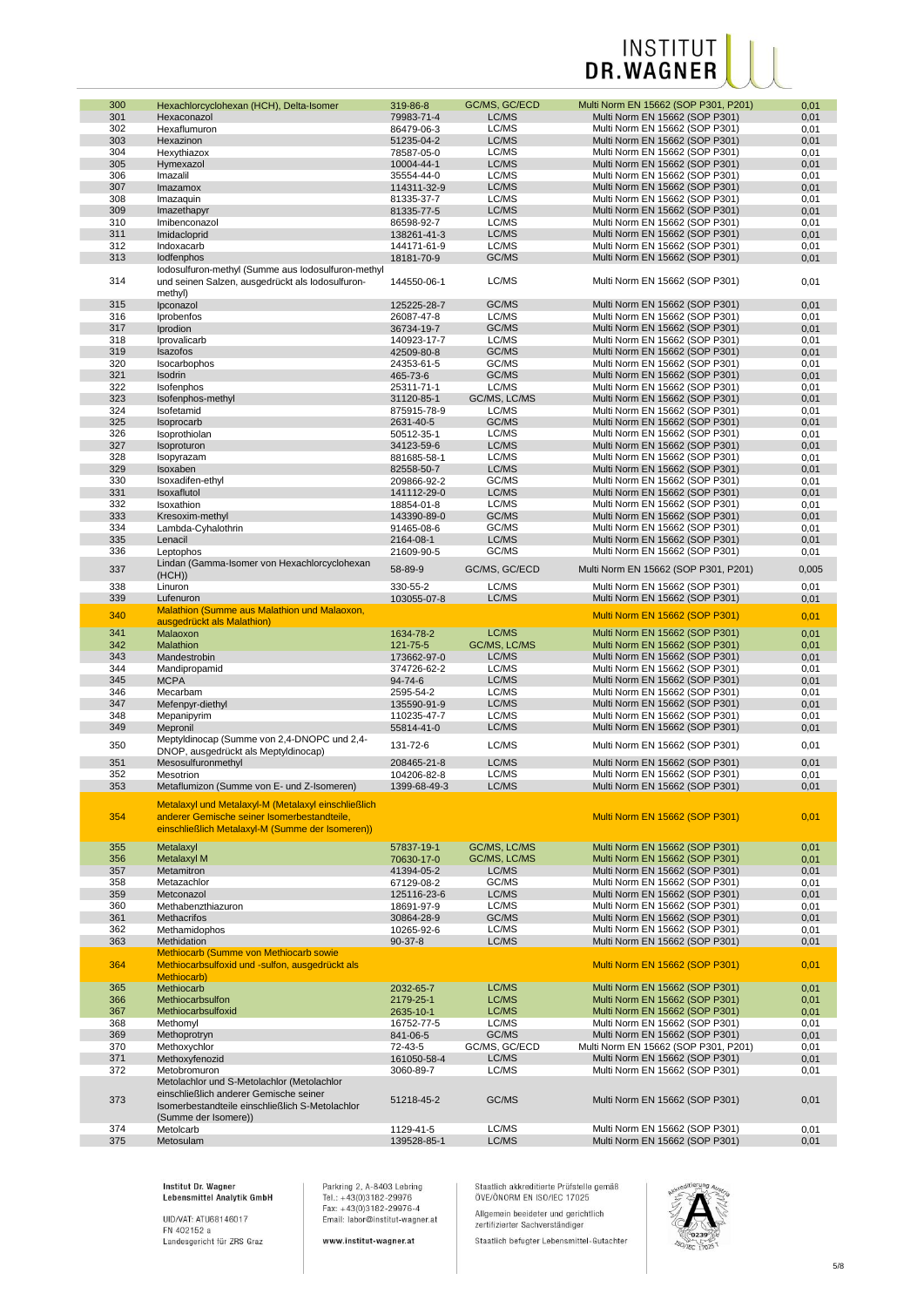| 376 | Metoxuron                                                                                              | 19937-59-8     | LC/MS         | Multi Norm EN 15662 (SOP P301)       | 0,01 |
|-----|--------------------------------------------------------------------------------------------------------|----------------|---------------|--------------------------------------|------|
| 377 | Metrafenon                                                                                             | 220899-03-6    | GC/MS         | Multi Norm EN 15662 (SOP P301)       | 0,01 |
|     |                                                                                                        |                |               |                                      |      |
| 378 | Metribuzin                                                                                             | 21087-64-9     | LC/MS         | Multi Norm EN 15662 (SOP P301)       | 0,01 |
| 379 | Metsulfuron-methyl                                                                                     | 74223-64-6     | LC/MS         | Multi Norm EN 15662 (SOP P301)       | 0,01 |
| 380 | Mevinphos                                                                                              | 7786-34-7      | GC/MS         | Multi Norm EN 15662 (SOP P301)       | 0,01 |
|     | Milbemectin (Summe aus Milbemycin A4 und                                                               |                |               |                                      |      |
| 381 | Milbemycin A3, ausgedrückt als Milbemectin)                                                            |                |               | Multi Norm EN 15662 (SOP P301)       | 0,1  |
|     |                                                                                                        |                |               |                                      |      |
| 382 | <b>Milbemectin A3</b>                                                                                  | 51596-10-2     | LC/MS         | Multi Norm EN 15662 (SOP P301)       | 0,1  |
| 383 | Milbemectin A4                                                                                         | 51596-11-3     | LC/MS         | Multi Norm EN 15662 (SOP P301)       | 0,1  |
| 384 | Mirex                                                                                                  | 2385-85-5      | GC/MS         | Multi Norm EN 15662 (SOP P301)       | 0,01 |
| 385 | Molinat                                                                                                | 2212-67-1      | LC/MS         | Multi Norm EN 15662 (SOP P301)       | 0,01 |
|     |                                                                                                        |                |               |                                      |      |
| 386 | Monocrotophos                                                                                          | 6923-22-4      | LC/MS         | Multi Norm EN 15662 (SOP P301)       | 0,01 |
| 387 | Monolinuron                                                                                            | 1746-81-2      | LC/MS         | Multi Norm EN 15662 (SOP P301)       | 0,01 |
| 388 | Myclobutanil                                                                                           | 88671-89-0     | GC/MS         | Multi Norm EN 15662 (SOP P301)       | 0,01 |
| 389 | Naled                                                                                                  | 300-76-5       | LC/MS         | Multi Norm EN 15662 (SOP P301)       | 0,01 |
|     |                                                                                                        |                |               |                                      |      |
| 390 | Napropamid                                                                                             | 15299-99-7     | GC/MS         | Multi Norm EN 15662 (SOP P301)       | 0,01 |
| 391 | Neburon                                                                                                | 555-37-3       | LC/MS         | Multi Norm EN 15662 (SOP P301)       | 0,01 |
| 392 | Neoquassin                                                                                             | 76-77-7        | LC/MS         | Multi Norm EN 15662 (SOP P301)       | 0,01 |
| 393 | Nicosulfuron                                                                                           | 111991-09-4    | LC/MS         | Multi Norm EN 15662 (SOP P301)       | 0,01 |
|     |                                                                                                        |                |               |                                      |      |
| 394 | Nitenpyram                                                                                             | 120738-89-8    | LC/MS         | Multi Norm EN 15662 (SOP P301)       | 0,01 |
| 395 | Nitralin                                                                                               | 4726-14-1      | GC/MS         | Multi Norm EN 15662 (SOP P301)       | 0,01 |
| 396 | Nitrapyrin                                                                                             | 1929-82-4      | GC/MS         | Multi Norm EN 15662 (SOP P301)       | 0,01 |
| 397 | Nitrofen                                                                                               | 1836-75-5      | GC/MS, GC/ECD | Multi Norm EN 15662 (SOP P301, P201) | 0,01 |
|     |                                                                                                        |                |               |                                      |      |
| 398 | Nitrothal-isopropyl                                                                                    | 10552-74-6     | GC/MS         | Multi Norm EN 15662 (SOP P301)       | 0,01 |
| 399 | Norflurazon                                                                                            | 27314-13-2     | LC/MS         | Multi Norm EN 15662 (SOP P301)       | 0,01 |
| 400 | Novaluron                                                                                              | 116714-46-6    | LC/MS         | Multi Norm EN 15662 (SOP P301)       | 0,01 |
| 401 | Nuarimol                                                                                               | 63284-71-9     | GC/MS         | Multi Norm EN 15662 (SOP P301)       | 0,01 |
| 402 |                                                                                                        | 58810-48-3     | GC/MS         |                                      |      |
|     | Ofurac                                                                                                 |                |               | Multi Norm EN 15662 (SOP P301)       | 0,01 |
| 403 | Oryzalin                                                                                               | 19044-88-3     | LC/MS         | Multi Norm EN 15662 (SOP P301)       | 0,01 |
| 404 | Oxadiazon                                                                                              | 19666-30-9     | GC/MS         | Multi Norm EN 15662 (SOP P301)       | 0,01 |
| 405 | Oxadixyl                                                                                               | 77732-09-3     | GC/MS         | Multi Norm EN 15662 (SOP P301)       | 0,01 |
|     | Oxamvl                                                                                                 |                |               |                                      |      |
| 406 |                                                                                                        | 23135-22-0     | LC/MS         | Multi Norm EN 15662 (SOP P301)       | 0,01 |
| 407 | Oxydemeton-methyl (Summe aus Oxydemeton-<br>methyl und Demeton-S-methylsulfon, ausgedrückt als         |                |               | Multi Norm EN 15662 (SOP P301)       | 0,01 |
| 408 | Oxydemeton-methyl)<br>Demeton-S-methylsulfon                                                           | 17040-19-6     | LC/MS         | Multi Norm EN 15662 (SOP P301)       | 0,01 |
|     |                                                                                                        |                |               |                                      |      |
| 409 | Oxydemeton-methyl                                                                                      | $301 - 12 - 2$ | LC/MS         | Multi Norm EN 15662 (SOP P301)       | 0,01 |
| 410 | Oxychlordan                                                                                            | 27304-13-8     | GC/MS         | Multi Norm EN 15662 (SOP P301)       | 0,01 |
| 411 | Oxyfluorfen                                                                                            | 42874-03-3     | GC/MS         | Multi Norm EN 15662 (SOP P301)       | 0,01 |
| 412 | Paclobutrazol                                                                                          | 76738-62-0     | GC/MS         | Multi Norm EN 15662 (SOP P301)       | 0,01 |
|     |                                                                                                        |                |               |                                      |      |
| 413 | Paraoxon                                                                                               | 311-45-5       | LC/MS         | Multi Norm EN 15662 (SOP P301)       | 0,01 |
| 414 | Parathion                                                                                              | 56-38-2        | GC/MS         | Multi Norm EN 15662 (SOP P301)       | 0,01 |
| 415 | Parathion-methyl (Summe aus Parathion-methyl und<br>Paraoxon-methyl, ausgedrückt als Parathion-methyl) |                |               | Multi Norm EN 15662 (SOP P301)       | 0,01 |
| 416 | Paraoxon-methyl                                                                                        | 298-00-0       | LC/MS         | Multi Norm EN 15662 (SOP P301)       | 0,01 |
| 417 | Parathion-methyl                                                                                       | 298-00-0       | GC/MS         | Multi Norm EN 15662 (SOP P301)       | 0,01 |
| 418 |                                                                                                        |                |               |                                      |      |
|     | <b>PCB 101</b>                                                                                         | 37680-73-2     | GC/MS, GC/ECD | Multi Norm EN 15662 (SOP P301, P201) | 0,01 |
| 419 | <b>PCB 138</b>                                                                                         | 35065-28-2     | GC/MS, GC/ECD | Multi Norm EN 15662 (SOP P301, P201) | 0,01 |
| 420 | <b>PCB 153</b>                                                                                         | 35065-27-1     | GC/MS, GC/ECD | Multi Norm EN 15662 (SOP P301, P201) | 0,01 |
| 421 | <b>PCB 180</b>                                                                                         | 35065-29-3     | GC/MS, GC/ECD | Multi Norm EN 15662 (SOP P301, P201) | 0,01 |
| 422 |                                                                                                        |                |               | Multi Norm EN 15662 (SOP P301, P201) |      |
|     | <b>PCB 28</b>                                                                                          | 7012-37-5      | GC/MS, GC/ECD |                                      | 0,01 |
| 423 | <b>PCB 52</b>                                                                                          | 35693-99-3     | GC/MS, GC/ECD | Multi Norm EN 15662 (SOP P301, P201) | 0,01 |
| 424 | Pebulat                                                                                                | 1114-71-2      | LC/MS         | Multi Norm EN 15662 (SOP P301)       | 0,01 |
| 425 | Penconazol                                                                                             | 66246-88-6     | GC/MS         | Multi Norm EN 15662 (SOP P301)       | 0,01 |
|     |                                                                                                        |                |               |                                      |      |
| 426 | Pencycuron                                                                                             | 66063-05-6     | LC/MS         | Multi Norm EN 15662 (SOP P301)       | 0,01 |
| 427 | Pendimethalin                                                                                          | 40487-42-1     | LC/MS         | Multi Norm EN 15662 (SOP P301)       | 0,01 |
| 428 | Penflufen                                                                                              | 494793-67-8    | LC/MS         | Multi Norm EN 15662 (SOP P301)       | 0,01 |
| 429 | Pentachloranisol                                                                                       | 608-93-5       | GC/MS         | Multi Norm EN 15662 (SOP P301)       | 0,01 |
|     |                                                                                                        |                |               |                                      |      |
| 430 | Penthiopyrad                                                                                           | 183675-82-3    | LC/MS         | Multi Norm EN 15662 (SOP P301)       | 0,01 |
| 431 | Permethrin (Summe der Isomeren)                                                                        | 52645-53-1     | GC/MS, LC/MS  | Multi Norm EN 15662 (SOP P301)       | 0,01 |
| 432 | Perthan                                                                                                | 72-56-0        | GC/MS         | Multi Norm EN 15662 (SOP P301)       | 0,01 |
| 433 | Pethoxamid                                                                                             | 106700-29-2    | LC/MS         | Multi Norm EN 15662 (SOP P301)       | 0,01 |
|     |                                                                                                        |                |               |                                      |      |
| 434 | Phenkapton                                                                                             | 2275-14-1      | GC/MS         | Multi Norm EN 15662 (SOP P301)       | 0,01 |
| 435 | Phenmedipham                                                                                           | 13684-63-4     | LC/MS         | Multi Norm EN 15662 (SOP P301)       | 0,01 |
| 436 | Phenothrin                                                                                             | 26002-80-2     | LC/MS         | Multi Norm EN 15662 (SOP P301)       | 0,01 |
| 437 | Phenthoat                                                                                              | 2597-03-7      | GC/MS         | Multi Norm EN 15662 (SOP P301)       | 0,01 |
|     | Phorat (Summe aus Phorat, seinem                                                                       |                |               | Multi Norm EN 15662 (SOP P301)       |      |
| 438 | Sauerstoffanalogon und ihren Sulfonen, ausgedrückt<br>als Phorat)                                      |                |               |                                      | 0,01 |
| 439 | Phorat                                                                                                 | 298-02-2       | GC/MS         | Multi Norm EN 15662 (SOP P301)       | 0,01 |
| 440 |                                                                                                        |                | LC/MS         | Multi Norm EN 15662 (SOP P301)       |      |
|     | Phorat-sulfon                                                                                          | 2588-04-7      |               |                                      | 0,01 |
| 441 | Phorat-sulfoxid                                                                                        | 2588-03-6      | LC/MS         | Multi Norm EN 15662 (SOP P301)       | 0,01 |
| 442 | Phosalon                                                                                               | 2310-17-0      | LC/MS         | Multi Norm EN 15662 (SOP P301)       | 0,01 |
|     | Phosmet (Phosmet und Phosmet-oxon, ausgedrückt                                                         |                |               |                                      |      |
| 443 | als Phosmet)                                                                                           |                |               | Multi Norm EN 15662 (SOP P301)       | 0,01 |
| 444 | Phosmet                                                                                                | 732-11-6       | LC/MS         | Multi Norm EN 15662 (SOP P301)       | 0,01 |
| 445 | Phosmet-oxon                                                                                           | 3735-33-9      | LC/MS         | Multi Norm EN 15662 (SOP P301)       | 0,01 |
|     |                                                                                                        |                | LC/MS         | Multi Norm EN 15662 (SOP P301)       | 0,01 |
| 446 | Phosphamidon                                                                                           |                |               |                                      |      |
|     |                                                                                                        | 13171-21-6     |               |                                      |      |
| 447 | Phoxim                                                                                                 | 14816-18-3     | LC/MS         | Multi Norm EN 15662 (SOP P301)       | 0,01 |
| 448 | Picolinafen                                                                                            | 137641-05-5    | LC/MS         | Multi Norm EN 15662 (SOP P301)       | 0,01 |
| 449 | Picoxystrobin                                                                                          | 117428-22-5    | GC/MS, LC/MS  | Multi Norm EN 15662 (SOP P301)       | 0,01 |
| 450 | Pinoxaden                                                                                              | 243973-20-8    | LC/MS         | Multi Norm EN 15662 (SOP P301)       | 0,01 |
|     |                                                                                                        |                | LC/MS         |                                      |      |
| 451 | Piperonylbutoxid                                                                                       | $51-03-6$      |               | Multi Norm EN 15662 (SOP P301)       | 0,01 |
| 452 | Pirimicarb                                                                                             | 23103-98-2     | LC/MS         | Multi Norm EN 15662 (SOP P301)       | 0,01 |
| 453 | Pirimiphos-ethyl                                                                                       | 23505-41-1     | GC/MS, LC/MS  | Multi Norm EN 15662 (SOP P301)       | 0,01 |
| 454 | Pirimiphos-methyl                                                                                      | 29232-93-7     | GC/MS, LC/MS  | Multi Norm EN 15662 (SOP P301)       | 0,01 |
|     | Prochloraz (Summe aus Prochloraz und seinen                                                            |                |               |                                      |      |

enthalten, ausgedrückt als Prochloraz)

Institut Dr. Wagner<br>Lebensmittel Analytik GmbH

UID/VAT: ATU68146017<br>FN 402152 a<br>Landesgericht für ZRS Graz

Parkring 2, A-8403 Lebring<br>Tel.: +43(0)3182-29976<br>Fax: +43(0)3182-29976-4<br>Email: labor@institut-wagner.at

www.institut-wagner.at

Staatlich akkreditierte Prüfstelle gemäß<br>ÖVE/ÖNORM EN ISO/IEC 17025 Allgemein beeideter und gerichtlich<br>zertifizierter Sachverständiger

Staatlich befugter Lebensmittel-Gutachter

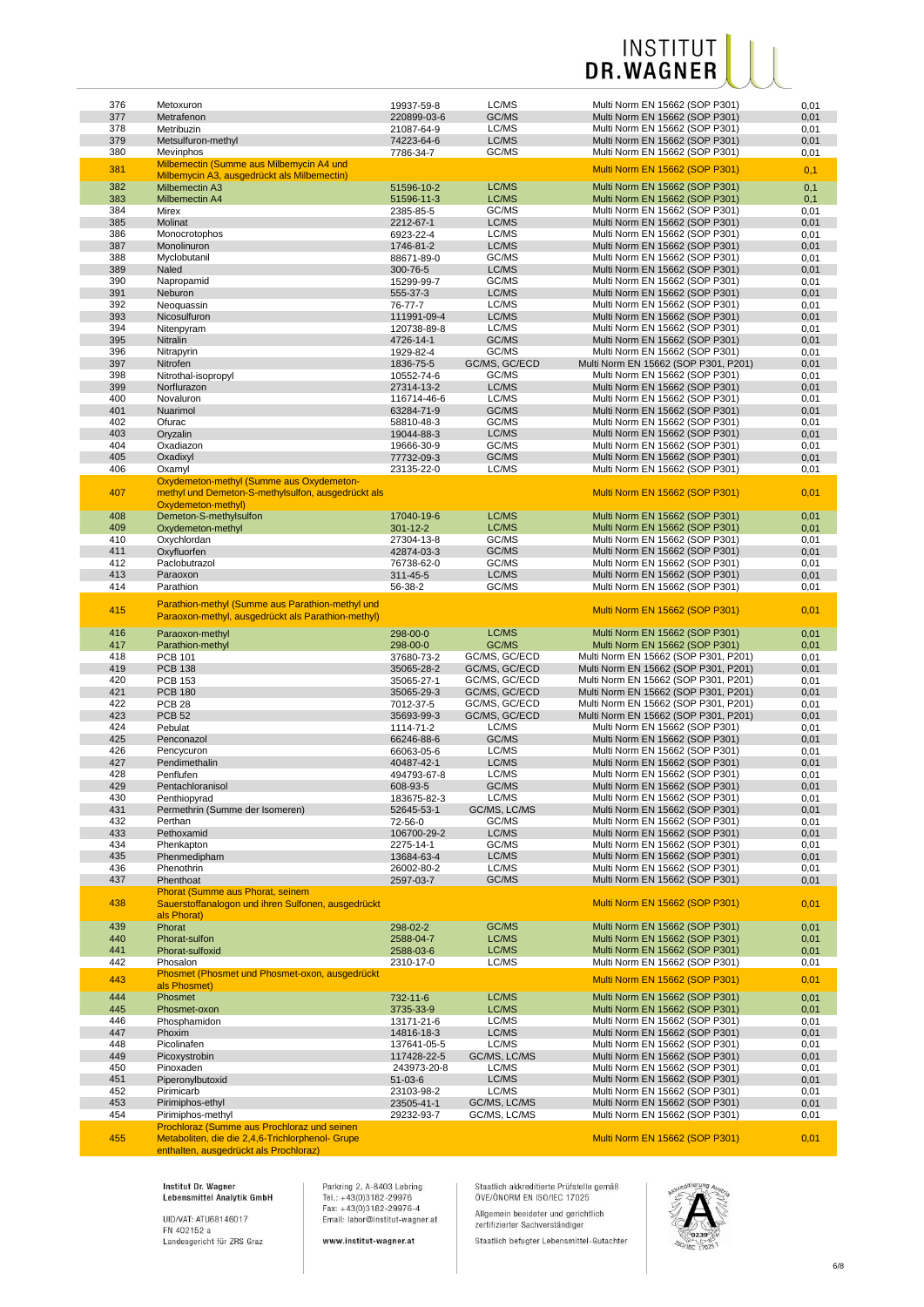| 456        | 2,4,6-Trichlorphenol                                                                                                                              | 88-06-02                  | LC/MS          | Multi Norm EN 15662 (SOP P301)                                   | 0,01         |
|------------|---------------------------------------------------------------------------------------------------------------------------------------------------|---------------------------|----------------|------------------------------------------------------------------|--------------|
| 457        | Prochloraz                                                                                                                                        | 67747-09-5                | LC/MS          | Multi Norm EN 15662 (SOP P301)                                   | 0,01         |
| 458        | Prochloraz desimidazol-amino BTS44595                                                                                                             | 139520-94-8               | LC/MS          | Multi Norm EN 15662 (SOP P301)                                   | 0,01         |
| 459        | Prochloraz Metabolit BTS40348                                                                                                                     | 67747-01-7                | LC/MS          | Multi Norm EN 15662 (SOP P301)                                   | 0,01         |
| 460        | Prochloraz Metabolit BTS44596                                                                                                                     | 139542-32-8               | LC/MS          | Multi Norm EN 15662 (SOP P301)                                   | 0,01         |
| 461        | Procymidon                                                                                                                                        | 32809-16-8                | GC/MS          | Multi Norm EN 15662 (SOP P301)                                   | 0,01         |
| 462        | Profenofos                                                                                                                                        | 41198-08-7                | GC/MS          | Multi Norm EN 15662 (SOP P301)                                   | 0,01         |
| 463        | Profluralin                                                                                                                                       | 26399-36-0                | GC/MS          | Multi Norm EN 15662 (SOP P301)                                   | 0,01         |
| 464        | Profoxydim                                                                                                                                        | 139001-49-3               | LC/MS          | Multi Norm EN 15662 (SOP P301)                                   | 0,01         |
| 465        | Promecarb                                                                                                                                         | 2631-37-0                 | LC/MS          | Multi Norm EN 15662 (SOP P301)                                   | 0,01         |
| 466        | Prometryn                                                                                                                                         | 7287-19-6                 | LC/MS          | Multi Norm EN 15662 (SOP P301)                                   | 0,01         |
| 467        | Propachlor                                                                                                                                        | 1918-16-7                 | GC/MS          | Multi Norm EN 15662 (SOP P301)                                   | 0,02         |
|            | Propamocarb (Summe aus Propamocarb und seinen                                                                                                     |                           |                |                                                                  |              |
| 468        |                                                                                                                                                   | 24579-73-5                | LC/MS          | Multi Norm EN 15662 (SOP P301)                                   | 0,01         |
|            | Salzen, ausgedrückt als Propamocarb)                                                                                                              |                           | GC/MS          |                                                                  |              |
| 469        | Propanil                                                                                                                                          | 709-98-8                  |                | Multi Norm EN 15662 (SOP P301)                                   | 0,01         |
| 470        | Propaquizafop                                                                                                                                     | 111479-05-1               | LC/MS          | Multi Norm EN 15662 (SOP P301)                                   | 0,01         |
| 471        | Propargit                                                                                                                                         | 2312-35-8                 | GC/MS          | Multi Norm EN 15662 (SOP P301)                                   | 0,01         |
| 472        | Propazin                                                                                                                                          | 139-40-2                  | LC/MS          | Multi Norm EN 15662 (SOP P301)                                   | 0,01         |
| 473        | Propetamphos                                                                                                                                      | 31218-83-4                | LC/MS          | Multi Norm EN 15662 (SOP P301)                                   | 0,01         |
| 474        | Propham                                                                                                                                           | 122-42-9                  | GC/MS          | Multi Norm EN 15662 (SOP P301)                                   | 0,01         |
| 475        | Propiconazol (Summe der Isomere)                                                                                                                  | 60207-90-1                | GC/MS          | Multi Norm EN 15662 (SOP P301)                                   | 0,01         |
| 476        | Propoxur                                                                                                                                          | 114-26-1                  | LC/MS          | Multi Norm EN 15662 (SOP P301)                                   | 0,01         |
| 477        | Propoxycarbazon                                                                                                                                   | 181274-15-7               | LC/MS          | Multi Norm EN 15662 (SOP P301)                                   | 0,01         |
| 478        | Propyzamid                                                                                                                                        | 23950-58-5                | GC/MS, LC/MS   | Multi Norm EN 15662 (SOP P301)                                   | 0,01         |
| 479        | Proquinazid                                                                                                                                       | 189278-12-4               | LC/MS          | Multi Norm EN 15662 (SOP P301)                                   | 0,01         |
| 480        | Prosulfocarb                                                                                                                                      | 52888-80-9                | LC/MS          | Multi Norm EN 15662 (SOP P301)                                   | 0,01         |
| 481        | Prosulfuron                                                                                                                                       | 94125-34-5                | LC/MS          | Multi Norm EN 15662 (SOP P301)                                   | 0,01         |
| 482        | Prothioconazol                                                                                                                                    | 178928-70-6               | LC/MS          | Multi Norm EN 15662 (SOP P301)                                   | 0,01         |
| 483        | Prothioconazol-desthio (Summe der Isomere)                                                                                                        | 120983-64-4               | LC/MS          | Multi Norm EN 15662 (SOP P301)                                   | 0,01         |
| 484        | Prothiofos                                                                                                                                        | 34643-46-4                | GC/MS          | Multi Norm EN 15662 (SOP P301)                                   | 0,01         |
| 485        | Pymetrozin                                                                                                                                        | 123312-89-0               | LC/MS          | Multi Norm EN 15662 (SOP P301)                                   | 0,01         |
| 486        | Pyraclostrobin                                                                                                                                    | 175013-18-0               | LC/MS          | Multi Norm EN 15662 (SOP P301)                                   | 0,01         |
| 487        | Pyraflufen-ethyl                                                                                                                                  | 129630-19-9               | LC/MS          | Multi Norm EN 15662 (SOP P301)                                   | 0,01         |
| 488        | Pyrazophos                                                                                                                                        | 13457-18-6                | GC/MS          | Multi Norm EN 15662 (SOP P301)                                   | 0,01         |
| 489        | Pyrethrine (Pyrethrin I+II, Jasmolin I+II, Cinerin I+II)                                                                                          | 121-21-1                  | LC/MS          | Multi Norm EN 15662 (SOP P301)                                   | 0,01         |
| 490        | Pyridaben                                                                                                                                         | 96489-71-3                | GC/MS          | Multi Norm EN 15662 (SOP P301)                                   | 0,01         |
| 491        | Pyridalyl                                                                                                                                         | 179101-81-6               | LC/MS          | Multi Norm EN 15662 (SOP P301)                                   | 0,01         |
| 492        | Pyridafenthion                                                                                                                                    | 119-12-0                  | GC/MS          | Multi Norm EN 15662 (SOP P301)                                   | 0,01         |
| 493        | Pyrifenox                                                                                                                                         | 88283-41-4                | GC/MS          | Multi Norm EN 15662 (SOP P301)                                   | 0,01         |
| 494        | Pyrimethanil                                                                                                                                      | 53112-28-0                | GC/MS, LC/MS   | Multi Norm EN 15662 (SOP P301)                                   | 0,01         |
| 495        | Pyrimidifen                                                                                                                                       | 105779-78-0               | LC/MS          | Multi Norm EN 15662 (SOP P301)                                   | 0,01         |
| 496        | Pyriofenon                                                                                                                                        | 688046-61-9               | LC/MS          | Multi Norm EN 15662 (SOP P301)                                   | 0,01         |
| 497        | Pyriproxyfen                                                                                                                                      | 95737-68-1                | GC/MS          | Multi Norm EN 15662 (SOP P301)                                   | 0,01         |
| 498        | Pyroxsulam                                                                                                                                        | 422556-08-9               | LC/MS          | Multi Norm EN 15662 (SOP P301)                                   | 0,01         |
|            |                                                                                                                                                   | 76-78-8,                  |                |                                                                  |              |
| 499        | Quassin und Isoquassin (Summe)                                                                                                                    | 21293-20-9                | LC/MS          | Multi Norm EN 15662 (SOP P301)                                   | 0,01         |
| 500        | Quinalphos                                                                                                                                        | 13593-03-8                | GC/MS          | Multi Norm EN 15662 (SOP P301)                                   | 0,01         |
| 501        | Quinclorac                                                                                                                                        | 84087-01-4                | LC/MS          | Multi Norm EN 15662 (SOP P301)                                   | 0,01         |
| 502        | Quinmerac                                                                                                                                         | 90717-03-6                | LC/MS          | Multi Norm EN 15662 (SOP P301)                                   | 0,01         |
| 503        | Quinoclamin                                                                                                                                       | 2797-51-5                 | LC/MS          | Multi Norm EN 15662 (SOP P301)                                   | 0,01         |
| 504        | Quinoxyfen                                                                                                                                        | 124495-18-7               | LC/MS          | Multi Norm EN 15662 (SOP P301)                                   |              |
|            |                                                                                                                                                   |                           |                |                                                                  |              |
|            |                                                                                                                                                   |                           |                |                                                                  | 0,01         |
| 505        | Quintozen (Summe aus Quintozen und                                                                                                                |                           |                | Multi Norm EN 15662 (SOP P301, P201)                             | 0,005        |
|            | Pentachloranilin, ausgedrückt als Quintozen)                                                                                                      |                           |                |                                                                  |              |
| 506        | Pentachloranilin                                                                                                                                  | 527-20-8                  | GC/MS, GC/ECD  | Multi Norm EN 15662 (SOP P301, P201)                             | 0,005        |
| 507        | Quintozen                                                                                                                                         | 82-68-8                   | GC/MS, GC/ECD  | Multi Norm EN 15662 (SOP P301, P201)                             | 0,005        |
| 508        | Quizalofop einschließlich Quizalofop-P                                                                                                            | 76578-12-6                | LC/MS          | Multi Norm EN 15662 (SOP P301)                                   | 0,01         |
| 509        | Quizalofop-ethyl                                                                                                                                  | 76578-14-8                | LC/MS          | Multi Norm EN 15662 (SOP P301)                                   | 0,01         |
| 510        | Quizalofop-P-tefuryl                                                                                                                              | 119738-06-6               | LC/MS          | Multi Norm EN 15662 (SOP P301)                                   | 0,01         |
|            | Resmethrin (Resmethrin einschließlich anderer                                                                                                     |                           |                |                                                                  |              |
| 511        | Gemische seiner Isomerbestandteile (Summe aller                                                                                                   | 10453-86-8                | GC/MS          | Multi Norm EN 15662 (SOP P301)                                   | 0,01         |
|            | (Isomeren                                                                                                                                         | 122931-48-0               |                |                                                                  |              |
| 512        | Rimsulfuron                                                                                                                                       |                           | LC/MS          | Multi Norm EN 15662 (SOP P301)                                   | 0,01         |
| 513        | Rotenon                                                                                                                                           | 83-79-4                   | LC/MS          | Multi Norm EN 15662 (SOP P301)                                   | 0,01         |
| 514        | S 421                                                                                                                                             | 127-90-2                  | GC/MS          | Multi Norm EN 15662 (SOP P301)                                   | 0,01         |
| 515        | Sedaxan                                                                                                                                           | 874967-67-6               | LC/MS          | Multi Norm EN 15662 (SOP P301)                                   | 0,01         |
| 516        | Sethoxydim                                                                                                                                        | 74051-80-2                | LC/MS          | Multi Norm EN 15662 (SOP P301)                                   | 0,01         |
| 517        | Silafluofen                                                                                                                                       | 105024-66-6               | LC/MS          | Multi Norm EN 15662 (SOP P301)                                   | 0,01         |
| 518        | Silthiofam                                                                                                                                        | 175217-20-6               | GC/MS          | Multi Norm EN 15662 (SOP P301)                                   | 0,01         |
| 519        | Simazin                                                                                                                                           | 122-34-9                  | LC/MS          | Multi Norm EN 15662 (SOP P301)                                   | 0,01         |
| 520        | Simeconazol                                                                                                                                       | 149508-90-7               | LC/MS          | Multi Norm EN 15662 (SOP P301)                                   | 0,01         |
| 521        | Spinetoram (XDE-175)                                                                                                                              | 935545-74-7               | LC/MS          | Multi Norm EN 15662 (SOP P301)                                   | 0,01         |
| 522        | Spinosad (Spinosad, Summe aus Spinosyn-A und                                                                                                      | 168316-95-8               |                | Multi Norm EN 15662 (SOP P301)                                   | 0,01         |
|            | Spinosyn-D)                                                                                                                                       |                           |                |                                                                  |              |
| 523        | Spinosyn-A                                                                                                                                        | 131929-60-7               | LC/MS          | Multi Norm EN 15662 (SOP P301)                                   | 0,01         |
| 524        | Spinosyn-D                                                                                                                                        | 131929-63-0               | LC/MS          | Multi Norm EN 15662 (SOP P301)                                   | 0,01         |
| 525        | Spirodiclofen                                                                                                                                     | 148477-71-8               | LC/MS          | Multi Norm EN 15662 (SOP P301)                                   | 0,01         |
| 526        | Spiromesifen                                                                                                                                      | 283594-90-1               | LC/MS          | Multi Norm EN 15662 (SOP P301)                                   | 0,02         |
| 527        | Spirotetramat und seine 4 Metaboliten BYI08330-<br>enol, BYI08330-ketohydroxy, BYI08330-monohydroxy<br>und BYI08330enol-glucosid, ausgedrückt als |                           |                | Multi Norm EN 15662 (SOP P301)                                   | 0,005        |
|            | Spirotetramat                                                                                                                                     |                           |                |                                                                  |              |
| 528        | Spirotetramat                                                                                                                                     | 203313-25-1               | LC/MS          | Multi Norm EN 15662 (SOP P301)                                   | 0,005        |
| 529        | Spirotetramat-enol                                                                                                                                | 203312-38-3               | LC/MS          | Multi Norm EN 15662 (SOP P301)                                   | 0,005        |
| 530        | Spirotetramat-enol-glucoside                                                                                                                      | 1172614-86-6              | LC/MS          | Multi Norm EN 15662 (SOP P301)                                   | 0,005        |
| 531        | Spirotetramat-keto-hydroxy                                                                                                                        | 1172134-11-0              | LC/MS          | Multi Norm EN 15662 (SOP P301)                                   | 0,005        |
| 532        | Spirotetramat-mono-hydroxy                                                                                                                        | 1172134-12-1              | LC/MS          | Multi Norm EN 15662 (SOP P301)                                   | 0,005        |
| 533        | Spiroxamin (Summe der Isomere)                                                                                                                    | 118134-30-8               | LC/MS          | Multi Norm EN 15662 (SOP P301)                                   | 0,01         |
| 534<br>535 | Sulcotrion<br>Sulfentrazon                                                                                                                        | 99105-77-8<br>141776-32-1 | LC/MS<br>LC/MS | Multi Norm EN 15662 (SOP P301)<br>Multi Norm EN 15662 (SOP P301) | 0,01<br>0,01 |

Institut Dr. Wagner<br>Lebensmittel Analytik GmbH

UID/VAT: ATU68146017<br>FN 402152 a<br>Landesgericht für ZRS Graz

Parkring 2, A-8403 Lebring<br>Tel.: +43(0)3182-29976<br>Fax: +43(0)3182-29976-4<br>Email: labor@institut-wagner.at

www.institut-wagner.at